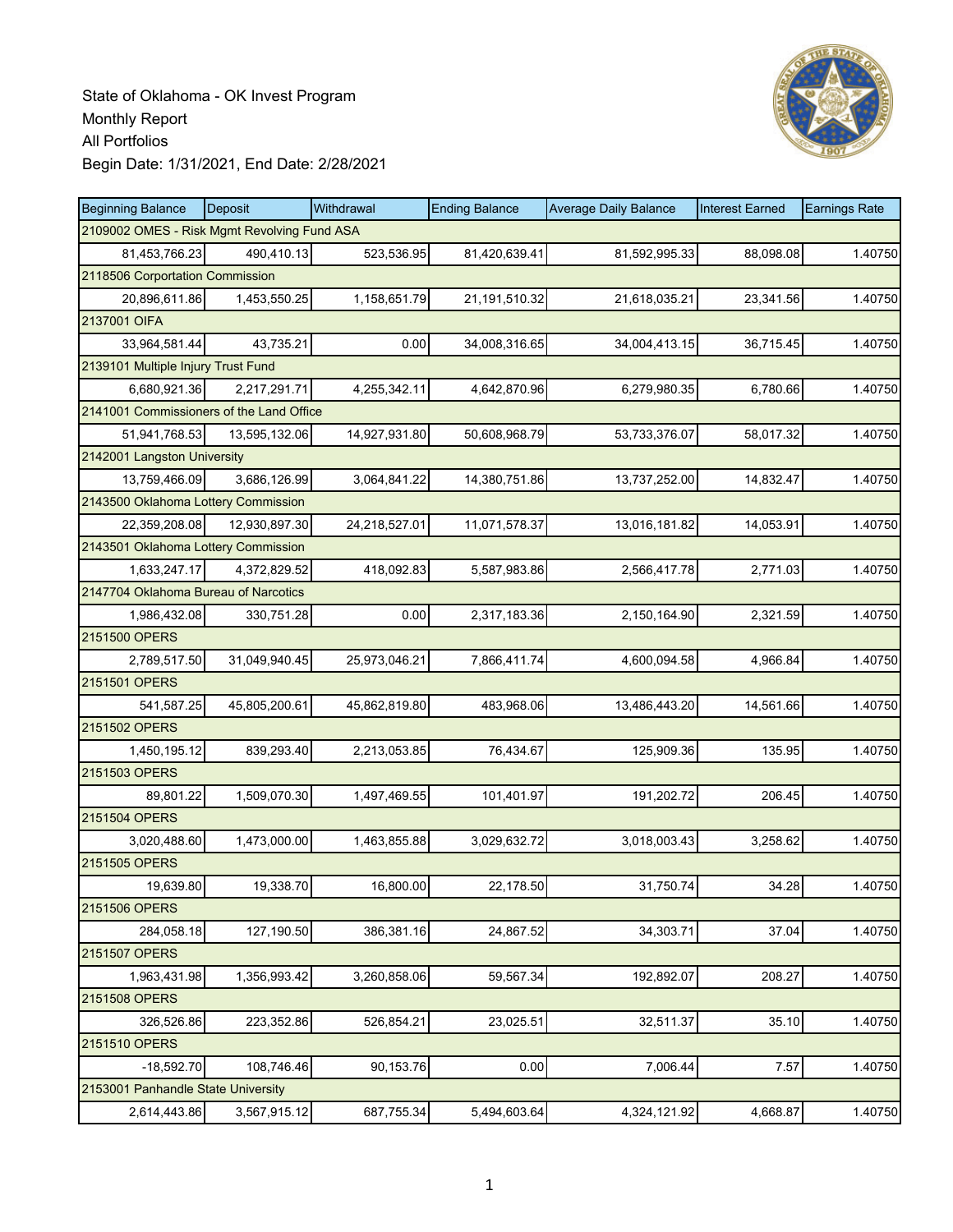| <b>Beginning Balance</b>                 | Deposit                | Withdrawal     | <b>Ending Balance</b> | <b>Average Daily Balance</b> | <b>Interest Earned</b> | <b>Earnings Rate</b> |  |  |  |  |
|------------------------------------------|------------------------|----------------|-----------------------|------------------------------|------------------------|----------------------|--|--|--|--|
| 2155701 OK Police Pension                |                        |                |                       |                              |                        |                      |  |  |  |  |
| 44, 192, 522. 13                         | 3,525,787.54           | 13,680,815.16  | 34,037,494.51         | 42,121,033.96                | 45,479.18              | 1.40750              |  |  |  |  |
| 2169502 Tax Commission                   |                        |                |                       |                              |                        |                      |  |  |  |  |
| 410,831,579.40                           | 377,933,765.16         | 406,968,818.48 | 381,796,526.08        | 163,609,409.19               | 176,653.34             | 1.40750              |  |  |  |  |
|                                          | 2169505 Tax Commission |                |                       |                              |                        |                      |  |  |  |  |
| 52,840.06                                | 66.57                  | 0.00           | 52,906.63             | 52,901.88                    | 57.12                  | 1.40750              |  |  |  |  |
| 2169520 Tax Commission                   |                        |                |                       |                              |                        |                      |  |  |  |  |
| 1,604,760.83                             | 2,972,590.74           | 4,515,611.48   | 61,740.09             | 3,669,322.87                 | 3,961.86               | 1.40750              |  |  |  |  |
| 2169521 Tax Commission                   |                        |                |                       |                              |                        |                      |  |  |  |  |
| 90,471,126.16                            | 63,476,264.57          | 90,573,579.82  | 63,373,810.91         | 33,953,216.11                | 36,660.17              | 1.40750              |  |  |  |  |
| 2174007 State Treasurer                  |                        |                |                       |                              |                        |                      |  |  |  |  |
| 824,895.27                               | 93,258.90              | 0.00           | 918, 154. 17          | 911,492.82                   | 984.16                 | 1.40750              |  |  |  |  |
| 2183006 DHS - CSED                       |                        |                |                       |                              |                        |                      |  |  |  |  |
| 14,559,493.90                            | 6,616,889.13           | 5,321,307.29   | 15,855,075.74         | 13,402,487.99                | 14,471.02              | 1.40750              |  |  |  |  |
| 7200039 Oklahoma Boll Weevil Eradication |                        |                |                       |                              |                        |                      |  |  |  |  |
| 3,104,847.12                             | 60,951.11              | 34,195.11      | 3,131,603.12          | 3,102,726.93                 | 3,350.10               | 1.40750              |  |  |  |  |
| 7200131 Department of Corrections        |                        |                |                       |                              |                        |                      |  |  |  |  |
| 17,130,018.36                            | 628,837.45             | 576,003.62     | 17, 182, 852. 19      | 17,179,255.44                | 18,548.89              | 1.40750              |  |  |  |  |
| 7200320 Department of Wildlife           |                        |                |                       |                              |                        |                      |  |  |  |  |
| 3,923,949.92                             | 2,959,259.07           | 2,112,368.38   | 4,770,840.61          | 4,629,386.43                 | 4,998.47               | 1.40750              |  |  |  |  |
| 7200359 OERB                             |                        |                |                       |                              |                        |                      |  |  |  |  |
| 12,595,429.71                            | 971,782.12             | 863,848.13     | 12,703,363.70         | 13, 172, 341. 35             | 14,222.52              | 1.40750              |  |  |  |  |
| 7200370 OIFA                             |                        |                |                       |                              |                        |                      |  |  |  |  |
| 588,271.02                               | 109,401.26             | 193,999.83     | 503,672.45            | 465,549.57                   | 502.67                 | 1.40750              |  |  |  |  |
| 7200391 Multiple Injury Trust Fund       |                        |                |                       |                              |                        |                      |  |  |  |  |
| 122,860.63                               | 170,564.28             | 99,297.10      | 194,127.81            | 133,554.76                   | 144.20                 | 1.40750              |  |  |  |  |
| 7200410 Commissioners of the Land Office |                        |                |                       |                              |                        |                      |  |  |  |  |
| 1,835,401.51                             | 2,360.55               | 46,121.33      | 1,791,640.73          | 1,808,285.21                 | 1,952.45               | 1.40750              |  |  |  |  |
| 7200435 Oklahoma Lottery Commission      |                        |                |                       |                              |                        |                      |  |  |  |  |
| 2,267,912.55                             | 22,568,110.40          | 6,403,341.31   | 18,432,681.64         | 13,778,858.21                | 14,877.39              | 1.40750              |  |  |  |  |
| 7200515 OPERS                            |                        |                |                       |                              |                        |                      |  |  |  |  |
| 291,660.27                               | 600,702.65             | 600,452.59     | 291,910.33            | 595,637.54                   | 643.13                 | 1.40750              |  |  |  |  |
| 7200557 Oklahoma Police Pension          |                        |                |                       |                              |                        |                      |  |  |  |  |
| 0.00                                     | 197,538.54             | 197,538.54     | 0.00                  | 7,483.31                     | 8.08                   | 1.40750              |  |  |  |  |
| 7200588 Real Estate Commission           |                        |                |                       |                              |                        |                      |  |  |  |  |
| 763,957.71                               | 229,248.15             | 90,605.87      | 902,599.99            | 878,276.93                   | 948.30                 | 1.40750              |  |  |  |  |
| 7200830 Department of Human Services     |                        |                |                       |                              |                        |                      |  |  |  |  |
| 53,905.77                                | 67.91                  | 0.00           | 53,973.68             | 53,966.40                    | 58.27                  | 1.40750              |  |  |  |  |
| 7201825 University Hospitals Authority   |                        |                |                       |                              |                        |                      |  |  |  |  |
| 1,019,040.30                             | 32,181,013.04          | 28,628,816.39  | 4,571,236.95          | 2,324,916.19                 | 2,510.27               | 1.40750              |  |  |  |  |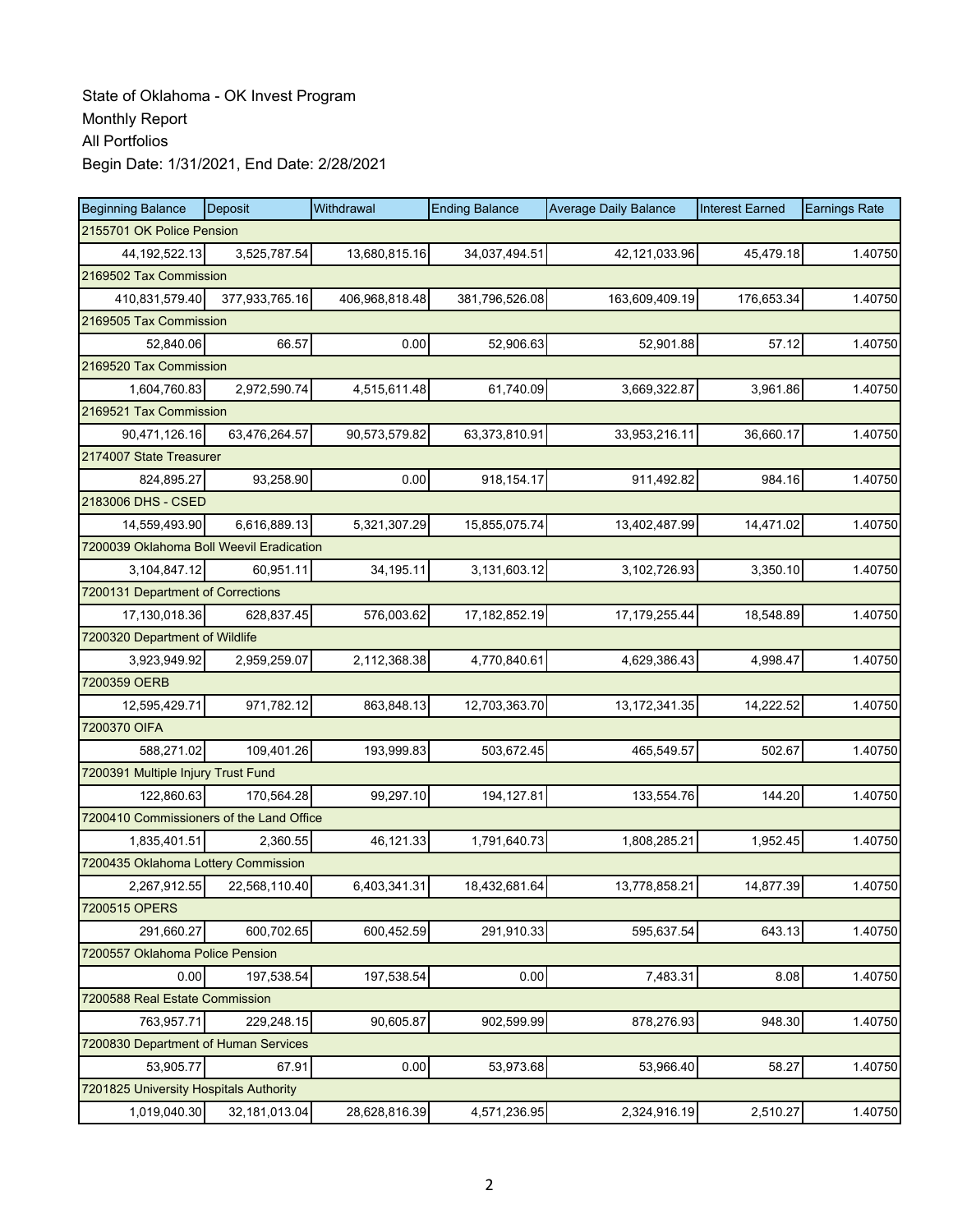| <b>Beginning Balance</b>                          | Deposit       | Withdrawal   | <b>Ending Balance</b> | <b>Average Daily Balance</b> | <b>Interest Earned</b> | <b>Earnings Rate</b> |
|---------------------------------------------------|---------------|--------------|-----------------------|------------------------------|------------------------|----------------------|
| 7205090 OMES Risk Management Division/DSC         |               |              |                       |                              |                        |                      |
| 46,389,818.87                                     | 10,356,972.48 | 703.632.01   | 56,043,159.34         | 52,938,861.36                | 57,159.47              | 1.40750              |
| 7205131 Department of Corrections                 |               |              |                       |                              |                        |                      |
| 874,910.39                                        | 327,476.64    | 475,120.18   | 727,266.85            | 811,985.66                   | 876.72                 | 1.40750              |
| 7205204 JM Davis Arms & Historical Museum         |               |              |                       |                              |                        |                      |
| 5,084.44                                          | 606.23        | 0.00         | 5,690.67              | 5,304.29                     | 5.73                   | 1.40750              |
| 7205320 Department of Wildlife                    |               |              |                       |                              |                        |                      |
| 912,091.86                                        | 13,360.81     | 13,999.98    | 911,452.69            | 914,003.53                   | 986.87                 | 1.40750              |
| 7205359 Sustaining OK Energy Resources            |               |              |                       |                              |                        |                      |
| 5,948,189.71                                      | 84,239.28     | 45,938.82    | 5,986,490.17          | 6,004,239.52                 | 6,482.93               | 1.40750              |
| 7205435 Oklahoma Lottery Commission               |               |              |                       |                              |                        |                      |
| 124,420.53                                        | 5,715.78      | 0.00         | 130,136.31            | 128,531.05                   | 138.78                 | 1.40750              |
| 7205515 OPERS                                     |               |              |                       |                              |                        |                      |
| 283,129.53                                        | 75,878.74     | 0.00         | 359,008.27            | 301,873.09                   | 325.94                 | 1.40750              |
| 7205563 OK Bd for Private Vocational Schools      |               |              |                       |                              |                        |                      |
| 83,643.72                                         | 3,042.20      | 15,802.98    | 70,882.94             | 80,134.44                    | 86.52                  | 1.40750              |
| 7205630 Oklahoma Department of Securities         |               |              |                       |                              |                        |                      |
| 952,200.67                                        | 2,301.14      | 0.00         | 954,501.81            | 953,783.83                   | 1,029.83               | 1.40750              |
| 7205807 Oklahoma Health Care Authority            |               |              |                       |                              |                        |                      |
| 3,841,773.41                                      | 26,160.30     | 0.00         | 3,867,933.71          | 3,865,130.82                 | 4,173.28               | 1.40750              |
| 7210270 State Election Board                      |               |              |                       |                              |                        |                      |
| 3,912,355.21                                      | 4,942.25      | 66,156.00    | 3,851,141.46          | 3,855,337.36                 | 4,162.71               | 1.40750              |
| 7210320 Department of Wildlife                    |               |              |                       |                              |                        |                      |
| 7,886,907.40                                      | 112,590.10    | 1,226,005.05 | 6,773,492.45          | 7,501,417.88                 | 8,099.48               | 1.40750              |
| 7210350 Oklahoma Historical Society               |               |              |                       |                              |                        |                      |
| 29.09                                             | 0.04          | 0.00         | 29.13                 | 29.13                        | 0.03                   | 1.40750              |
| 7210400 Office of Juvenile Affairs                |               |              |                       |                              |                        |                      |
| 19.989.78                                         | 526.23        | 0.00         | 20,516.01             | 20,334.38                    | 21.96                  | 1.40750              |
| 7210410 Commissioners of the Land Office          |               |              |                       |                              |                        |                      |
| 130,879.54                                        | 164.87        | 0.00         | 131,044.41            | 131,026.75                   | 141.47                 | 1.40750              |
| 7210515 OPERS                                     |               |              |                       |                              |                        |                      |
| 97,560.98                                         | 13,399.00     | 0.00         | 110,959.98            | 101,506.02                   | 109.60                 | 1.40750              |
| 7210570 State Board of Licensure for Professional |               |              |                       |                              |                        |                      |
| 366,068.93                                        | 461.15        | 0.00         | 366,530.08            | 366,480.67                   | 395.70                 | 1.40750              |
| 7210588 Real Estate Commission                    |               |              |                       |                              |                        |                      |
| 296,594.10                                        | 13,520.00     | 4,601.45     | 305,512.65            | 302,107.98                   | 326.19                 | 1.40750              |
| 7215270 State of Oklahoma Election Board          |               |              |                       |                              |                        |                      |
| 10,108,961.95                                     | 12,770.04     | 23,648.80    | 10,098,083.19         | 10,102,406.91                | 10,907.83              | 1.40750              |
| 7215320 Department of Wildlife                    |               |              |                       |                              |                        |                      |
| 3,689,133.16                                      | 31,287.35     | 0.00         | 3,720,420.51          | 3,705,649.01                 | 4,001.09               | 1.40750              |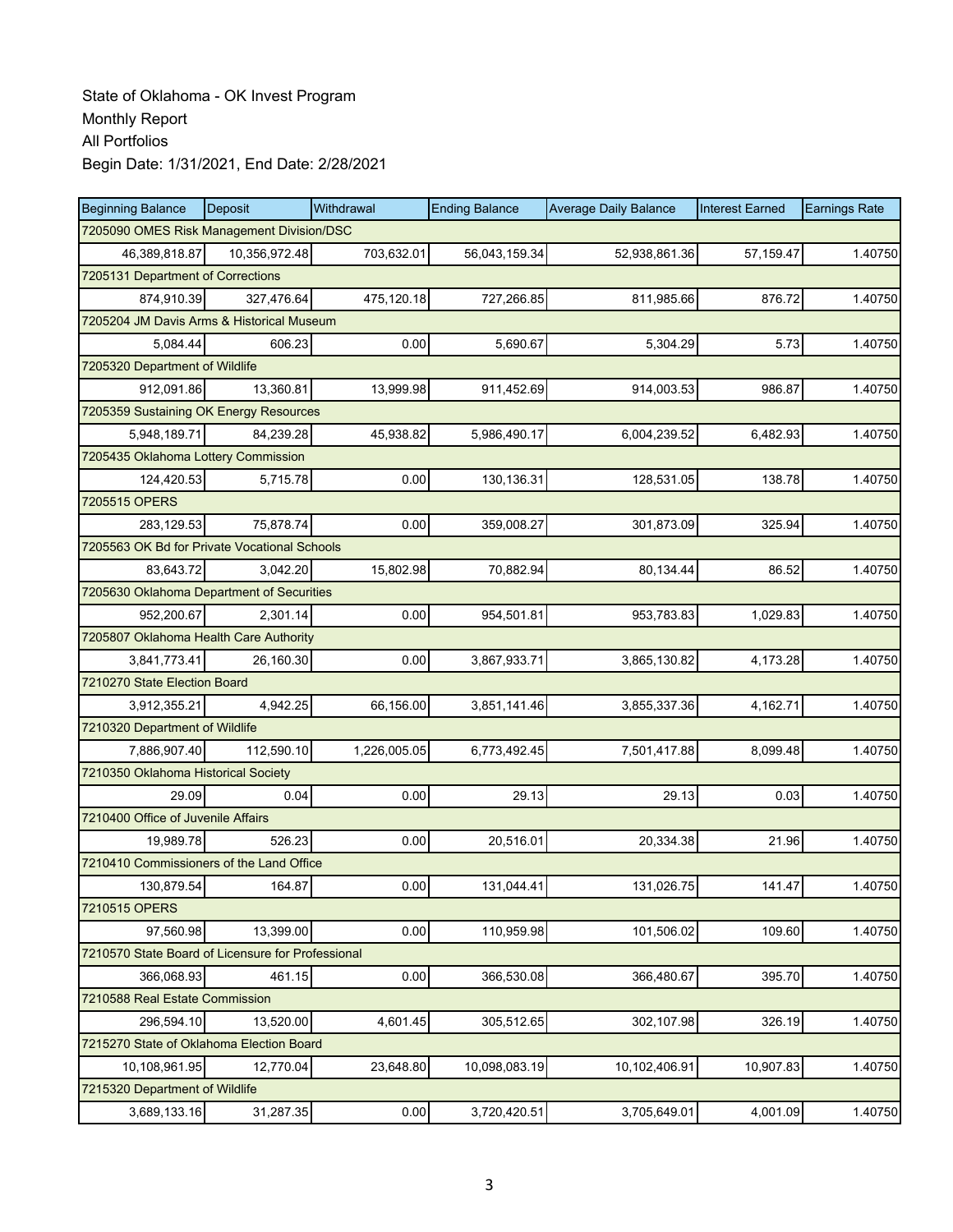| <b>Beginning Balance</b>                      | Deposit      | Withdrawal   | <b>Ending Balance</b> | <b>Average Daily Balance</b> | <b>Interest Earned</b> | <b>Earnings Rate</b> |
|-----------------------------------------------|--------------|--------------|-----------------------|------------------------------|------------------------|----------------------|
| 7215566 Tourism & Recreation Department       |              |              |                       |                              |                        |                      |
| 9,863,462.96                                  | 1,793,967.65 | 7,272,032.30 | 4,385,398.31          | 5,559,227.01                 | 6,002.44               | 1.40750              |
| 7215585 Department of Public Safety           |              |              |                       |                              |                        |                      |
| 524,854.44                                    | 664.47       | 31,281.80    | 494,237.11            | 504,914.23                   | 545.17                 | 1.40750              |
| 7215670 JD McCarty Center                     |              |              |                       |                              |                        |                      |
| 904,927.73                                    | 1,300.49     | 0.00         | 906,228.22            | 905,973.88                   | 978.20                 | 1.40750              |
| 7215825 University Hospitals Authority        |              |              |                       |                              |                        |                      |
| 2,309,282.49                                  | 4,350.92     | 0.00         | 2,313,633.41          | 2,312,138.10                 | 2,496.48               | 1.40750              |
| 7216805 Department of Rehabilitation Services |              |              |                       |                              |                        |                      |
| 751,531.68                                    | 957.75       | 8,805.34     | 743,684.09            | 745,204.18                   | 804.62                 | 1.40750              |
| 7220090 OSF Building Project Fund             |              |              |                       |                              |                        |                      |
| 0.42                                          | 0.00         | 0.00         | 0.42                  | 0.42                         | 0.00                   | 1.40750              |
| 7220320 Dept of Wildlife Conservation         |              |              |                       |                              |                        |                      |
| 4,267,021.65                                  | 439,417.21   | 0.00         | 4,706,438.86          | 4,607,591.73                 | 4,974.94               | 1.40750              |
| 7220585 Department of Public Safety           |              |              |                       |                              |                        |                      |
| 5,600,015.60                                  | 7,078.73     | 78,266.48    | 5,528,827.85          | 5,569,887.31                 | 6,013.95               | 1.40750              |
| 7220830 Department of Human Services          |              |              |                       |                              |                        |                      |
| 13,629.86                                     | 17.17        | 0.00         | 13,647.03             | 13,645.19                    | 14.73                  | 1.40750              |
| 7225040 Department of Agriculture             |              |              |                       |                              |                        |                      |
| 359,459.30                                    | 1,329.15     | 0.00         | 360,788.45            | 360,191.58                   | 388.91                 | 1.40750              |
| 7225830 Department of Human Services          |              |              |                       |                              |                        |                      |
| 59,154.48                                     | 52,748.50    | 0.00         | 111,902.98            | 73,717.06                    | 79.59                  | 1.40750              |
| 7230220 Oklahoma Crime Victims Compensation   |              |              |                       |                              |                        |                      |
| 2,291,741.64                                  | 282,135.03   | 391,557.85   | 2,182,318.82          | 2,235,467.49                 | 2,413.69               | 1.40750              |
| 7230345 Department of Transportation          |              |              |                       |                              |                        |                      |
| 3,934,145.96                                  | 479,601.29   | 0.00         | 4,413,747.25          | 4,088,313.91                 | 4,414.26               | 1.40750              |
| 7230695 Tax Commission                        |              |              |                       |                              |                        |                      |
| 520.000.00                                    | 21,682.71    | 21,614.25    | 520,068.46            | 534,049.22                   | 576.63                 | 1.40750              |
| 7230807 Health Care Authority                 |              |              |                       |                              |                        |                      |
| 678,134.76                                    | 3,687,681.79 | 3,476,604.17 | 889,212.38            | 1,952,323.42                 | 2,107.97               | 1.40750              |
| 7235605 Regents for Higher Education          |              |              |                       |                              |                        |                      |
| 4,468,164.96                                  | 745,794.51   | 3,105,784.00 | 2,108,175.47          | 4,233,086.56                 | 4,570.57               | 1.40750              |
| 7240807 Health Care Authority                 |              |              |                       |                              |                        |                      |
| 13,744,344.01                                 | 17,314.23    | 0.00         | 13,761,658.24         | 13,759,803.14                | 14,856.82              | 1.40750              |
| 7244090 OMES Dept of Central Services         |              |              |                       |                              |                        |                      |
| 1,213,153.51                                  | 191,453.94   | 245,256.06   | 1,159,351.39          | 1,184,311.65                 | 1,278.73               | 1.40750              |
| 7245807 Health Care Authority                 |              |              |                       |                              |                        |                      |
| 20,997,365.03                                 | 2,825,458.65 | 4,879,036.00 | 18,943,787.68         | 21,145,410.84                | 22,831.25              | 1.40750              |
| 7255090 Department of Central Services        |              |              |                       |                              |                        |                      |
| 1,155,566.31                                  | 2,201.55     | 1,400.70     | 1,156,367.16          | 1,156,393.27                 | 1,248.59               | 1.40750              |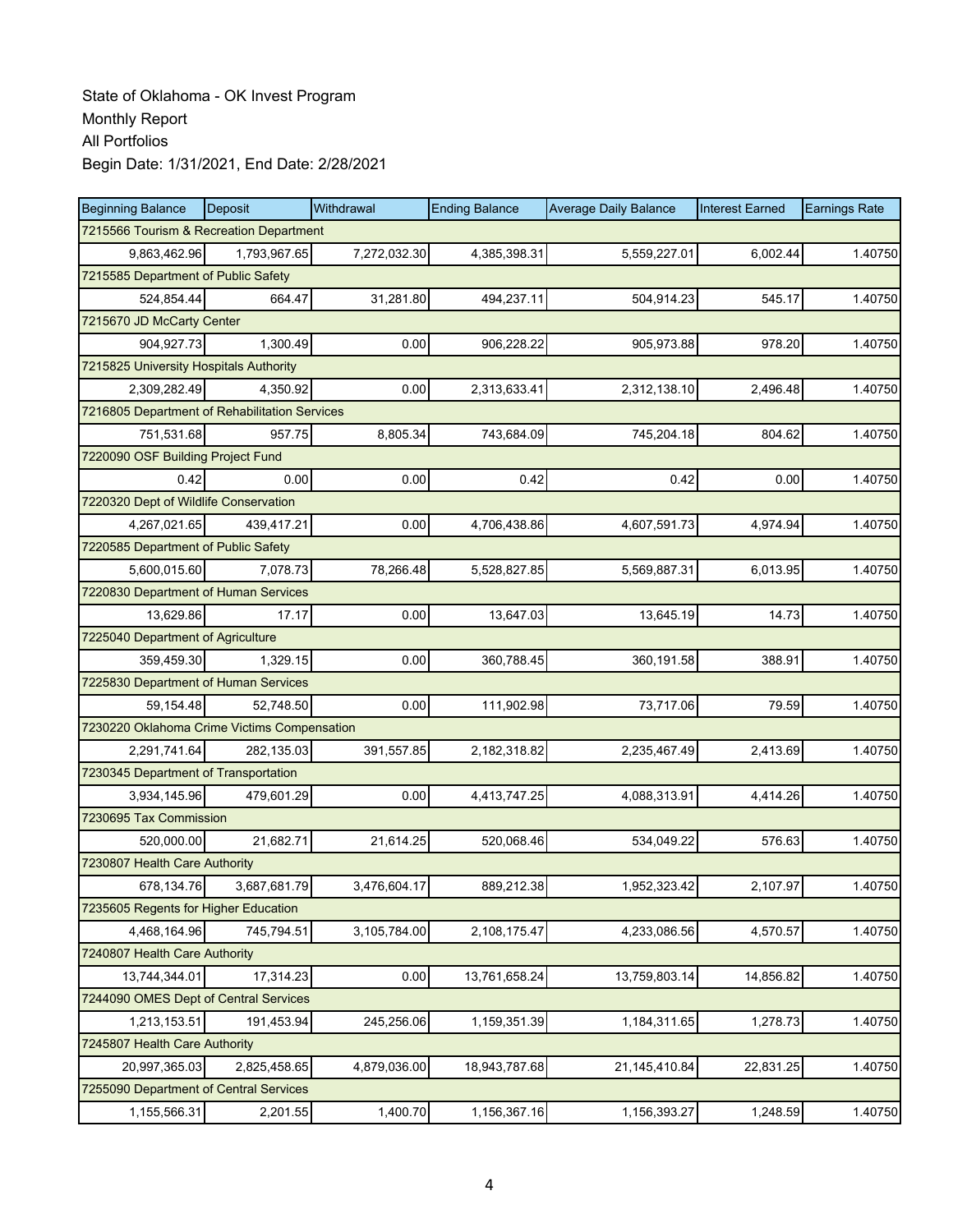| <b>Beginning Balance</b>                           | <b>Deposit</b>               | Withdrawal   | <b>Ending Balance</b> | <b>Average Daily Balance</b> | <b>Interest Earned</b> | <b>Earnings Rate</b> |  |  |  |  |
|----------------------------------------------------|------------------------------|--------------|-----------------------|------------------------------|------------------------|----------------------|--|--|--|--|
| 7255585 Oklahoma Dept of Public Safety             |                              |              |                       |                              |                        |                      |  |  |  |  |
| 22,261.08                                          | 28.04                        | 0.00         | 22,289.12             | 22.286.12                    | 24.06                  | 1.40750              |  |  |  |  |
| 7260090 OMES Risk Management Division              |                              |              |                       |                              |                        |                      |  |  |  |  |
| 5,704,336.41                                       | 14,674.26                    | 116,913.72   | 5,602,096.95          | 5,695,972.21                 | 6,150.09               | 1.40750              |  |  |  |  |
|                                                    | 7265090 Risk Management Fund |              |                       |                              |                        |                      |  |  |  |  |
| 296,762.27                                         | 245,928.90                   | 281,307.19   | 261,383.98            | 243,626.34                   | 263.05                 | 1.40750              |  |  |  |  |
| 7275740 OST - SEED                                 |                              |              |                       |                              |                        |                      |  |  |  |  |
| 26.394.90                                          | 33.79                        | 741.10       | 25,687.59             | 26,133.92                    | 28.22                  | 1.40750              |  |  |  |  |
| 7280090 OMES DCS Property Distribution             |                              |              |                       |                              |                        |                      |  |  |  |  |
| 922,928.72                                         | 2,878.12                     | 71,199.42    | 854,607.42            | 885,632.79                   | 956.24                 | 1.40750              |  |  |  |  |
| 7280131 Department of Corrections                  |                              |              |                       |                              |                        |                      |  |  |  |  |
| 6,358,694.97                                       | 1,913,828.50                 | 2,234,008.02 | 6,038,515.45          | 6,225,976.19                 | 6,722.35               | 1.40750              |  |  |  |  |
| 7280345 Department of Transportation               |                              |              |                       |                              |                        |                      |  |  |  |  |
| 469,880.61                                         | 484,813.59                   | 24,788.56    | 929,905.64            | 812,381.98                   | 877.15                 | 1.40750              |  |  |  |  |
| 7285345 Department of Transportation               |                              |              |                       |                              |                        |                      |  |  |  |  |
| 184,599,550.40                                     | 6,059,405.68                 | 8,130,144.41 | 182,528,811.67        | 184,715,074.95               | 199,441.67             | 1.40750              |  |  |  |  |
| 7295090 Emergency & Transportation                 |                              |              |                       |                              |                        |                      |  |  |  |  |
| 4,450,271.95                                       | 475,500.00                   | 0.00         | 4,925,771.95          | 4,590,093.38                 | 4,956.04               | 1.40750              |  |  |  |  |
| 7296150 University of Science & Arts               |                              |              |                       |                              |                        |                      |  |  |  |  |
| 41.37                                              | 0.05                         | 0.00         | 41.42                 | 41.41                        | 0.04                   | 1.40750              |  |  |  |  |
| 7303000 Tobacco Litigation Escrow Fund             |                              |              |                       |                              |                        |                      |  |  |  |  |
| 29,991.40                                          | 37.78                        | 0.00         | 30,029.18             | 30,025.13                    | 32.42                  | 1.40750              |  |  |  |  |
| 7360566 Tourism & Recreation Department            |                              |              |                       |                              |                        |                      |  |  |  |  |
| 6,433,959.20                                       | 18,858.78                    | 0.00         | 6,452,817.98          | 6,448,983.71                 | 6,963.14               | 1.40750              |  |  |  |  |
| 7401105 OCIA NACEA Construction Series 2018B       |                              |              |                       |                              |                        |                      |  |  |  |  |
| 6,870,109.62                                       | 8,654.49                     | 837,595.50   | 6,041,168.61          | 6,788,094.47                 | 7,329.28               | 1.40750              |  |  |  |  |
| 7403292 Oklahoma Department of Environmental Quali |                              |              |                       |                              |                        |                      |  |  |  |  |
| 93,356.58                                          | 117.60                       | 0.00         | 93,474.18             | 93,461.58                    | 100.91                 | 1.40750              |  |  |  |  |
| 7405220 District Attorneys Council                 |                              |              |                       |                              |                        |                      |  |  |  |  |
| 4,716,466.89                                       | 3,669.72                     | 163,507.61   | 4.556.629.00          | 4,655,806.60                 | 5,027.00               | 1.40750              |  |  |  |  |
| 7408105 OCIA                                       |                              |              |                       |                              |                        |                      |  |  |  |  |
| 538,382.49                                         | 538,527.81                   | 538,155.73   | 538,754.57            | 500,275.01                   | 540.16                 | 1.40750              |  |  |  |  |
| 7409105 OCIA NACEA Revenue Series 2018B            |                              |              |                       |                              |                        |                      |  |  |  |  |
| 89,001.80                                          | 36.20                        | 88,961.35    | 76.65                 | 73,148.17                    | 78.98                  | 1.40750              |  |  |  |  |
| 7411105 OCIA Capitol Repair Revenue Series 2018C   |                              |              |                       |                              |                        |                      |  |  |  |  |
| 435,855.41                                         | 436,223.09                   | 435,673.96   | 436,404.54            | 405,226.14                   | 437.53                 | 1.40750              |  |  |  |  |
| 7412105 OCIA                                       |                              |              |                       |                              |                        |                      |  |  |  |  |
| 1,253,211.42                                       | 1,254,062.75                 | 1,252,687.50 | 1,254,586.67          | 1,209,700.48                 | 1,306.15               | 1.40750              |  |  |  |  |
| 7415105 OCIA DOC Construction Series 2018D         |                              |              |                       |                              |                        |                      |  |  |  |  |
| 56,359,133.52                                      | 0.00                         | 3,885,059.29 | 52,474,074.23         | 55,170,649.71                | 59,569.19              | 1.40750              |  |  |  |  |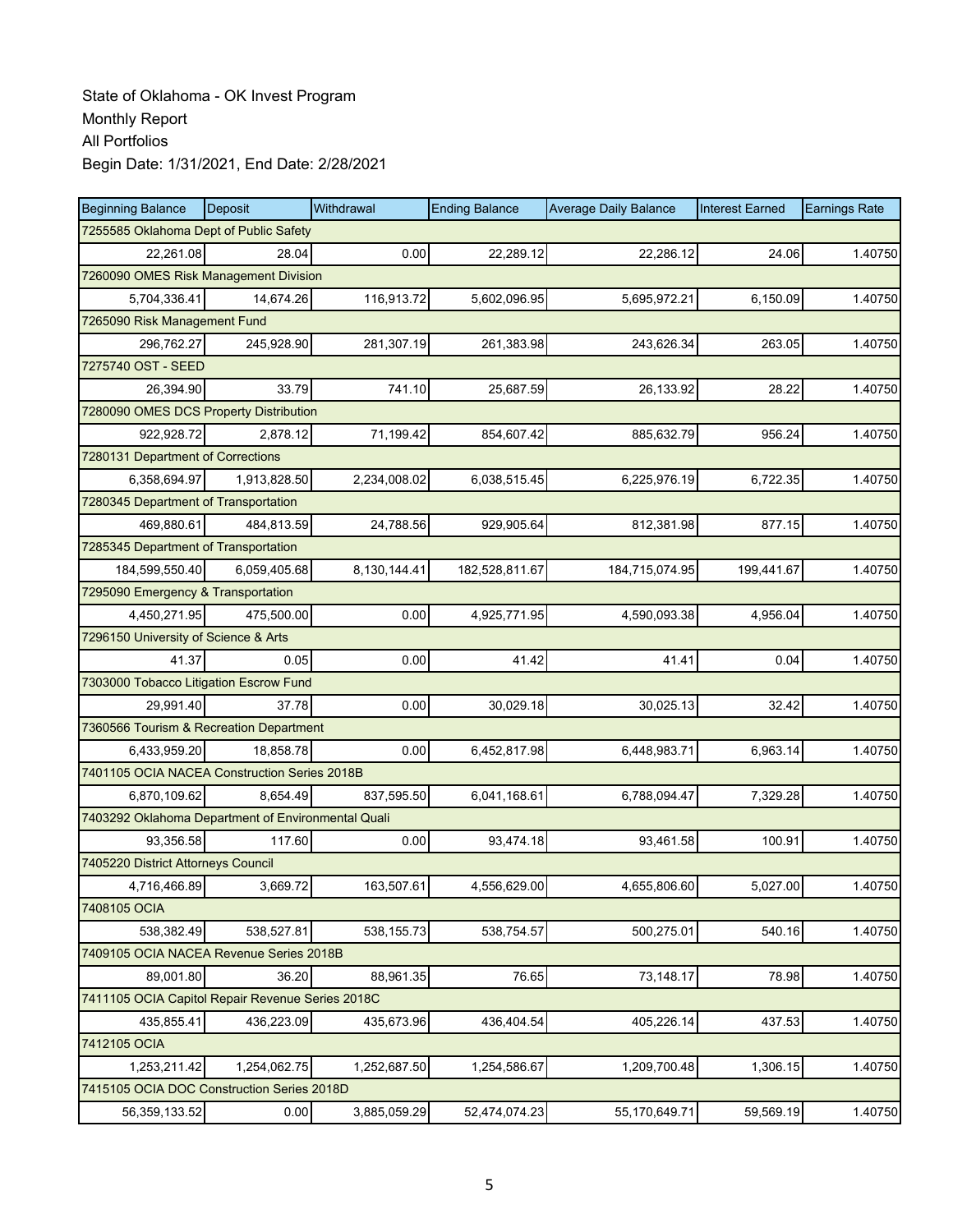| <b>Beginning Balance</b>              | Deposit      | Withdrawal   | <b>Ending Balance</b> | <b>Average Daily Balance</b> | <b>Interest Earned</b> | <b>Earnings Rate</b> |
|---------------------------------------|--------------|--------------|-----------------------|------------------------------|------------------------|----------------------|
| 7416000 OSF - Oil Overcharge          |              |              |                       |                              |                        |                      |
| 291,453.32                            | 367.15       | 0.00         | 291,820.47            | 291,781.13                   | 315.04                 | 1.40750              |
| 7416105 OCIA DOC Revenue Series 2018D |              |              |                       |                              |                        |                      |
| 750,816.53                            | 751,413.65   | 750,467.71   | 751,762.47            | 724,858.70                   | 782.65                 | 1.40750              |
| 7416160 Department of Commerce        |              |              |                       |                              |                        |                      |
| 3,016,400.68                          | 8,354.63     | 0.00         | 3,024,755.31          | 3,022,557.86                 | 3,263.53               | 1.40750              |
| 7419105 OCIA                          |              |              |                       |                              |                        |                      |
| 849,045.53                            | 853,760.15   | 1,006,764.59 | 696,041.09            | 867,681.43                   | 936.86                 | 1.40750              |
| 7420105 OCIA                          |              |              |                       |                              |                        |                      |
| 5,397,695.53                          | 6,799.67     | 0.00         | 5,404,495.20          | 5,403,766.66                 | 5,834.59               | 1.40750              |
| 7424105 OCIA                          |              |              |                       |                              |                        |                      |
| 96.77                                 | 422,145.95   | 422,145.84   | 96.88                 | 188,554.83                   | 203.59                 | 1.40750              |
| 7426000 OSF - Oil Overcharge          |              |              |                       |                              |                        |                      |
| 2,435,241.35                          | 3,067.76     | 0.00         | 2,438,309.11          | 2,437,980.42                 | 2,632.35               | 1.40750              |
| 7426160 Department of Commerce        |              |              |                       |                              |                        |                      |
| 13,875,296.03                         | 22,105.10    | 0.00         | 13,897,401.13         | 13,894,859.41                | 15,002.64              | 1.40750              |
| 7427105 OCIA-Revenue Series 2019B     |              |              |                       |                              |                        |                      |
| 14,212,821.97                         | 23,569.81    | 0.00         | 14,236,391.78         | 14,233,866.44                | 15,368.68              | 1.40750              |
| 7428105 OCIA Endowed Chairs Fund      |              |              |                       |                              |                        |                      |
| 957,494.13                            | 957,752.62   | 957,090.88   | 958,155.87            | 889,721.34                   | 960.66                 | 1.40750              |
| 7430010 Oklahoma State University     |              |              |                       |                              |                        |                      |
| 1,642,360.37                          | 3,025,961.29 | 3,370,575.76 | 1,297,745.90          | 1,869,632.51                 | 2,018.69               | 1.40750              |
| 7430011 Oklahoma State University     |              |              |                       |                              |                        |                      |
| 1,196,987.13                          | 1,910,309.80 | 1,622,200.91 | 1,485,096.02          | 1,428,224.32                 | 1,542.09               | 1.40750              |
| 7430012 Oklahoma State University     |              |              |                       |                              |                        |                      |
| 1,640,242.70                          | 1,001,944.45 | 982,257.59   | 1,659,929.56          | 1,675,753.35                 | 1,809.35               | 1.40750              |
| 7430013 Oklahoma State University     |              |              |                       |                              |                        |                      |
| 1,621,492.94                          | 1,082.34     | 98,771.99    | 1,523,803.29          | 1,585,131.24                 | 1,711.51               | 1.40750              |
| 7430014 Oklahoma State University     |              |              |                       |                              |                        |                      |
| 1,481,173.23                          | 500,000.00   | 576,275.01   | 1,404,898.22          | 1,473,416.42                 | 1,590.89               | 1.40750              |
| 7430015 Oklahoma State University     |              |              |                       |                              |                        |                      |
| 2,298,090.53                          | 3,041.03     | 224,902.03   | 2,076,229.53          | 2,231,844.06                 | 2,409.78               | 1.40750              |
| 7430016 Oklahoma State University     |              |              |                       |                              |                        |                      |
| 249,731.53                            | 314.61       | 0.00         | 250,046.14            | 250,012.43                   | 269.94                 | 1.40750              |
| 7430100 Cameron University            |              |              |                       |                              |                        |                      |
| 957,508.61                            | 103,071.51   | 112,042.34   | 948,537.78            | 937,154.66                   | 1,011.87               | 1.40750              |
| 7430420 Langston University           |              |              |                       |                              |                        |                      |
| 832,928.29                            | 474,741.06   | 1,051,168.06 | 256,501.29            | 728,030.21                   | 786.07                 | 1.40750              |
| 7430461 Rogers State College          |              |              |                       |                              |                        |                      |
| 1,423,865.95                          | 81,118.56    | 172,036.39   | 1,332,948.12          | 1,398,446.32                 | 1,509.94               | 1.40750              |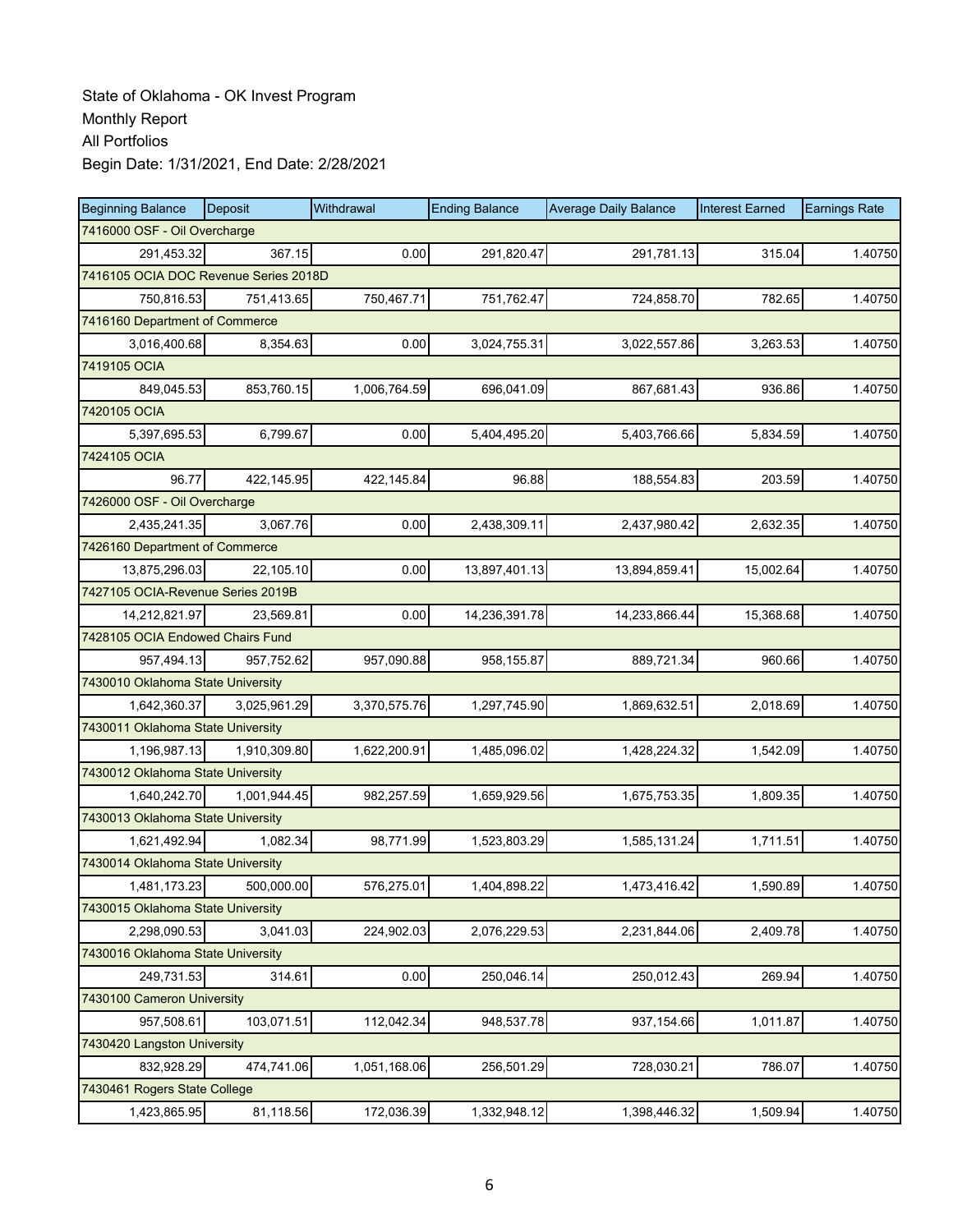| <b>Beginning Balance</b>                       | Deposit       | Withdrawal    | <b>Ending Balance</b> | <b>Average Daily Balance</b> | <b>Interest Earned</b> | <b>Earnings Rate</b> |
|------------------------------------------------|---------------|---------------|-----------------------|------------------------------|------------------------|----------------------|
| 7430505 Northwestern Oklahoma State University |               |               |                       |                              |                        |                      |
| 243,870.25                                     | 56,900.81     | 98,803.52     | 201,967.54            | 216,874.72                   | 234.17                 | 1.40750              |
| 7430530 Panhandle State University             |               |               |                       |                              |                        |                      |
| 11,449.82                                      | 48,780.67     | 46,133.97     | 14,096.52             | 12,961.00                    | 13.99                  | 1.40750              |
| 7430665 Southwestern Oklahoma State University |               |               |                       |                              |                        |                      |
| 1,857,518.83                                   | 0.00          | 149,097.80    | 1,708,421.03          | 1,779,944.09                 | 1,921.85               | 1.40750              |
| 7430760 University of Oklahoma                 |               |               |                       |                              |                        |                      |
| 32,626,540.93                                  | 14,302,461.15 | 11,215,553.55 | 35,713,448.53         | 34,791,688.95                | 37,565.49              | 1.40750              |
| 7430770 OUHSC                                  |               |               |                       |                              |                        |                      |
| 78,032,240.63                                  | 9,010,320.22  | 5,059,481.88  | 81,983,078.97         | 77,419,187.06                | 83,591.51              | 1.40750              |
| 7430773 Oklahoma State University              |               |               |                       |                              |                        |                      |
| 1,505,722.40                                   | 1,002,988.39  | 1,238,485.21  | 1,270,225.58          | 1,462,817.35                 | 1,579.44               | 1.40750              |
| 7434105 OCIA                                   |               |               |                       |                              |                        |                      |
| 131,762.56                                     | 294,297.78    | 356,197.69    | 69,862.65             | 154,475.70                   | 166.79                 | 1.40750              |
| 7436000 OSF - Oil Overcharge                   |               |               |                       |                              |                        |                      |
| 2,670.93                                       | 3.36          | 0.00          | 2,674.29              | 2,673.93                     | 2.89                   | 1.40750              |
| 7436105 OCIA                                   |               |               |                       |                              |                        |                      |
| 224,701.98                                     | 224,882.58    | 224,599.48    | 224,985.08            | 216,933.34                   | 234.23                 | 1.40750              |
| 7437105 OCIA                                   |               |               |                       |                              |                        |                      |
| 33,815,266.25                                  | 42,613.04     | 3,073,512.94  | 30,784,366.35         | 31,195,590.27                | 33,682.69              | 1.40750              |
| 7438105 OCIA                                   |               |               |                       |                              |                        |                      |
| 377,759.22                                     | 378,025.93    | 377,550.00    | 378,235.15            | 351,216.30                   | 379.22                 | 1.40750              |
| 7439105 2020A OCIA                             |               |               |                       |                              |                        |                      |
| 1,383,165.31                                   | 1,399,755.27  | 0.00          | 2,782,920.58          | 1,584,321.80                 | 1,710.63               | 1.40750              |
| 7442105 OCIA                                   |               |               |                       |                              |                        |                      |
| 1,146,796.20                                   | 1,147,576.10  | 1,146,317.62  | 1,148,054.68          | 1,106,979.93                 | 1,195.24               | 1.40750              |
| 7443105 OCIA                                   |               |               |                       |                              |                        |                      |
| 240,105.51                                     | 310,386.42    | 309,991.66    | 240,500.27            | 357,633.57                   | 386.15                 | 1.40750              |
| 7444835 Water Resources Board                  |               |               |                       |                              |                        |                      |
| 5,994,518.02                                   | 8,583.34      | 68,754.86     | 5,934,346.50          | 5,975,004.06                 | 6,451.37               | 1.40750              |
| 7445105 Oklahoma Capital Improvement           |               |               |                       |                              |                        |                      |
| 800,380.17                                     | 801,056.31    | 800,047.92    | 801,388.56            | 744,134.24                   | 803.46                 | 1.40750              |
| 7445835 Water Resources Board                  |               |               |                       |                              |                        |                      |
| 3, 157, 785. 26                                | 6,251.84      | 337,510.09    | 2,826,527.01          | 3,073,304.94                 | 3,318.33               | 1.40750              |
| 7447105 OCIA                                   |               |               |                       |                              |                        |                      |
| 242,416.72                                     | 64,475.90     | 242,300.00    | 64,592.62             | 208,472.88                   | 225.09                 | 1.40750              |
| 7448105 OCIA                                   |               |               |                       |                              |                        |                      |
| 752.02                                         | 0.00          | 752.02        | 0.00                  | 295.44                       | 0.32                   | 1.40750              |
| 7450105 OCIA Series 2020B                      |               |               |                       |                              |                        |                      |
| 985,868.30                                     | 986,567.67    | 985,485.79    | 986,950.18            | 951,638.34                   | 1,027.51               | 1.40750              |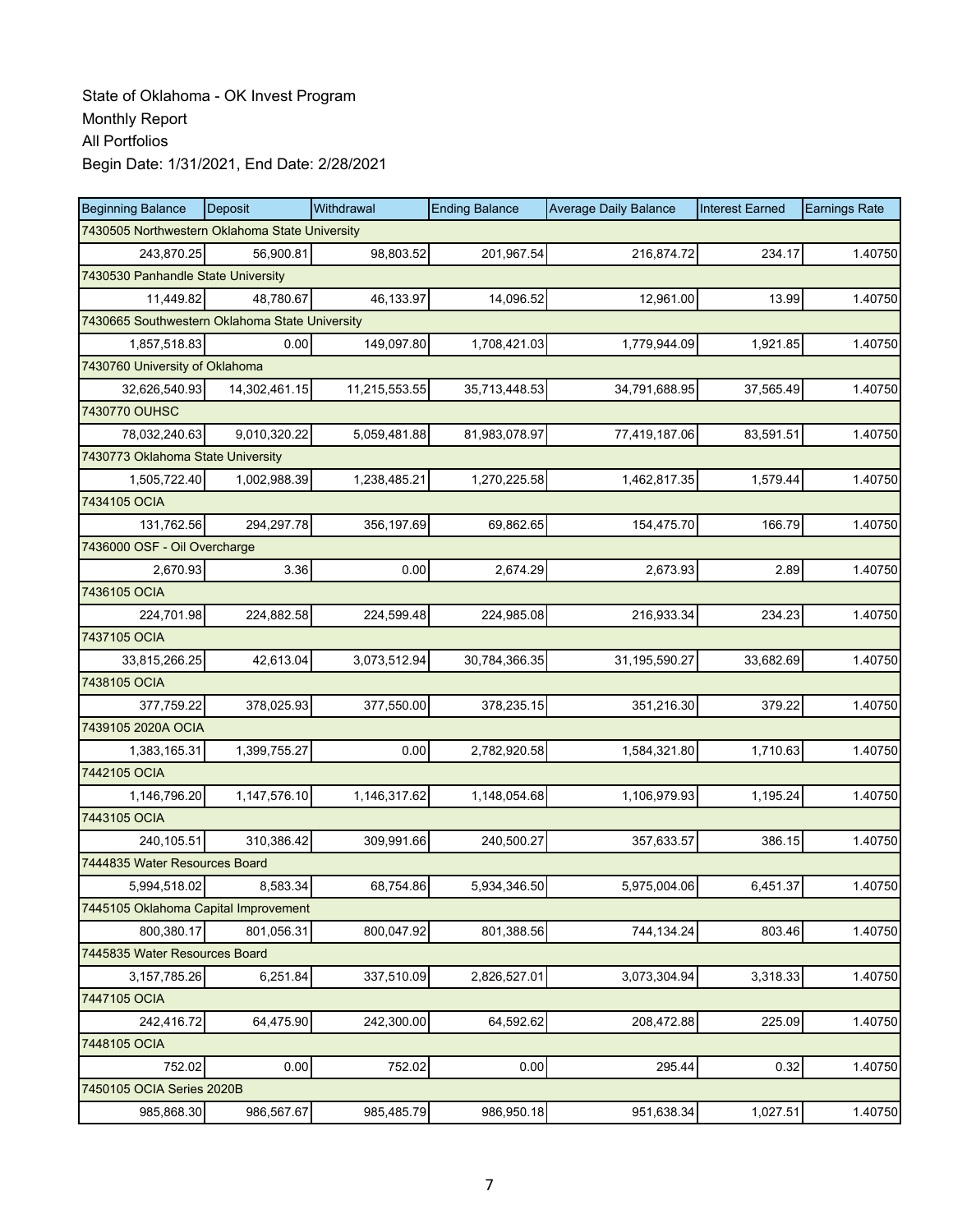| <b>Beginning Balance</b>                 | Deposit    | Withdrawal   | <b>Ending Balance</b> | <b>Average Daily Balance</b> | <b>Interest Earned</b> | <b>Earnings Rate</b> |
|------------------------------------------|------------|--------------|-----------------------|------------------------------|------------------------|----------------------|
| 7451105 OCIA Series 2020B                |            |              |                       |                              |                        |                      |
| 200,350,282.86                           | 252,388.27 | 0.00         | 200,602,671.13        | 200,575,629.53               | 216,566.73             | 1.40750              |
| 7452105 OCIA Series 2020D                |            |              |                       |                              |                        |                      |
| 0.00                                     | 84,345.14  | 84,324.58    | 20.56                 | 60,250.20                    | 65.05                  | 1.40750              |
| 7453105 OCIA Series 2020D                |            |              |                       |                              |                        |                      |
| 16,000,000.00                            | 13,656.33  | 505,624.60   | 15,508,031.73         | 15,515,841.62                | 16,752.86              | 1.40750              |
| 7454105 OCIA Series 2020E                |            |              |                       |                              |                        |                      |
| 0.00                                     | 269,286.15 | 269,133.01   | 153.14                | 144,315.13                   | 155.82                 | 1.40750              |
| 7455105 OCIA                             |            |              |                       |                              |                        |                      |
| 352,667.19                               | 352,965.16 | 352,520.84   | 353,111.51            | 340,473.87                   | 367.62                 | 1.40750              |
| 7455160 Department of Commerce           |            |              |                       |                              |                        |                      |
| 335,053.57                               | 22,543.46  | 0.00         | 357,597.03            | 346,933.47                   | 374.59                 | 1.40750              |
| 7456105 OCIA Series 2020E                |            |              |                       |                              |                        |                      |
| 48,600,000.00                            | 41,481.10  | 0.00         | 48,641,481.10         | 48,637,036.70                | 52,514.67              | 1.40750              |
| 7458105 OCIA Series 2020C                |            |              |                       |                              |                        |                      |
| 91,996.41                                | 100.96     | 0.00         | 92,097.37             | 92,086.55                    | 99.43                  | 1.40750              |
| 7460100 Cameron University               |            |              |                       |                              |                        |                      |
| 1,350,064.99                             | 1,509.50   | 208.72       | 1,351,365.77          | 1,351,390.40                 | 1,459.13               | 1.40750              |
| 7460760 University of Oklahoma           |            |              |                       |                              |                        |                      |
| 168,715.03                               | 212.54     | 0.00         | 168,927.57            | 168,904.80                   | 182.37                 | 1.40750              |
| 7462105 OK Capital Improvement Authority |            |              |                       |                              |                        |                      |
| 8.26                                     | 0.01       | 0.00         | 8.27                  | 8.27                         | 0.01                   | 1.40750              |
| 7464105 OCIA                             |            |              |                       |                              |                        |                      |
| 13,612,337.82                            | 17,156.55  | 1,778,268.23 | 11,851,226.14         | 11,979,116.19                | 12,934.16              | 1.40750              |
| 7470010 Oklahoma State University        |            |              |                       |                              |                        |                      |
| 1,660,444.09                             | 2,091.72   | 0.00         | 1,662,535.81          | 1,662,311.70                 | 1,794.84               | 1.40750              |
| 7471835 Water Resources Board            |            |              |                       |                              |                        |                      |
| 1,061,715.11                             | 1,349.10   | 100,000.00   | 963,064.21            | 1,041,491.09                 | 1,124.53               | 1.40750              |
| 7472835 Water Resources Board            |            |              |                       |                              |                        |                      |
| 100,820,267.11                           | 127,058.76 | 143.97       | 100,947,181.90        | 100,933,625.02               | 108,980.66             | 1.40750              |
| 7473835 Water Resources Board            |            |              |                       |                              |                        |                      |
| 83,976,652.92                            | 0.00       | 4,007,947.33 | 79,968,705.59         | 80,854,929.35                | 87,301.17              | 1.40750              |
| 7475750 Tulsa Community College          |            |              |                       |                              |                        |                      |
| 5,992.34                                 | 7.55       | 0.00         | 5,999.89              | 5,999.08                     | 6.48                   | 1.40750              |
| 7476760 University of Oklahoma           |            |              |                       |                              |                        |                      |
| 87,618,821.54                            | 110,385.31 | 2,675.88     | 87,726,530.97         | 87,715,468.51                | 94,708.67              | 1.40750              |
| 7479010 Oklahoma State University        |            |              |                       |                              |                        |                      |
| 19,197,749.81                            | 25,256.94  | 209,891.66   | 19,013,115.09         | 19,069,884.09                | 20,590.25              | 1.40750              |
| 7481633 Oklahoma City Community College  |            |              |                       |                              |                        |                      |
| 0.03                                     | 0.00       | 0.00         | 0.03                  | 0.03                         | 0.00                   | 1.40750              |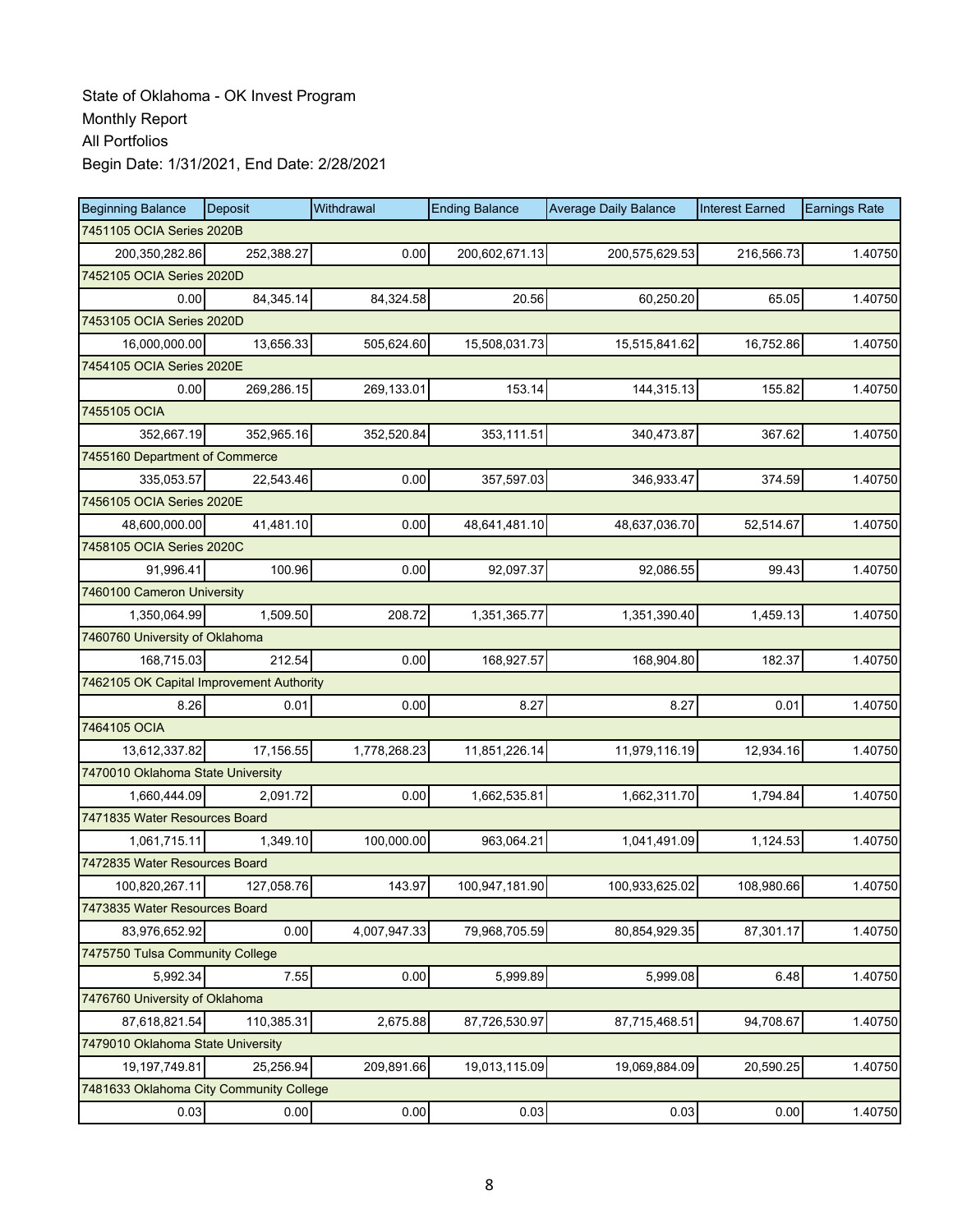| <b>Beginning Balance</b>                 | Deposit    | Withdrawal | <b>Ending Balance</b> | <b>Average Daily Balance</b> | <b>Interest Earned</b> | <b>Earnings Rate</b> |  |  |  |
|------------------------------------------|------------|------------|-----------------------|------------------------------|------------------------|----------------------|--|--|--|
| 7482105 OCIA                             |            |            |                       |                              |                        |                      |  |  |  |
| 11,671.32                                | 14.70      | 0.00       | 11,686.02             | 11,684.45                    | 12.62                  | 1.40750              |  |  |  |
| 7483633 OCCC 2010 Bond                   |            |            |                       |                              |                        |                      |  |  |  |
| 0.06                                     | 0.00       | 0.00       | 0.06                  | 0.06                         | 0.00                   | 1.40750              |  |  |  |
| 7485010 Oklahoma State University        |            |            |                       |                              |                        |                      |  |  |  |
| 324,417.23                               | 411.41     | 1,596.00   | 323,232.64            | 323,596.56                   | 349.40                 | 1.40750              |  |  |  |
| 7486010 Oklahoma State University        |            |            |                       |                              |                        |                      |  |  |  |
| 1,228.74                                 | 1.08       | 0.00       | 1,229.82              | 1,229.70                     | 1.33                   | 1.40750              |  |  |  |
| 7487010 Oklahoma State University        |            |            |                       |                              |                        |                      |  |  |  |
| 656,699.08                               | 888.52     | 53,686.35  | 603,901.25            | 617,654.00                   | 666.90                 | 1.40750              |  |  |  |
| 7488010 Oklahoma State University        |            |            |                       |                              |                        |                      |  |  |  |
| 944,043.52                               | 1,274.93   | 0.00       | 945,318.45            | 945,181.85                   | 1,020.54               | 1.40750              |  |  |  |
| 7488105 OCIA                             |            |            |                       |                              |                        |                      |  |  |  |
| 13,587.84                                | 5,570.56   | 5,549.82   | 13,608.58             | 16,777.68                    | 18.12                  | 1.40750              |  |  |  |
| 7489105 OCIA                             |            |            |                       |                              |                        |                      |  |  |  |
| 3.890.75                                 | 4.90       | 0.00       | 3,895.65              | 3,895.13                     | 4.21                   | 1.40750              |  |  |  |
| 7490010Oklahoma State University         |            |            |                       |                              |                        |                      |  |  |  |
| 47,727.11                                | 60.12      | 0.00       | 47,787.23             | 47,780.79                    | 51.59                  | 1.40750              |  |  |  |
| 7490013Oklahoma State University         |            |            |                       |                              |                        |                      |  |  |  |
| 21,648.72                                | 27.27      | 0.00       | 21,675.99             | 21,673.07                    | 23.40                  | 1.40750              |  |  |  |
| 7490015Oklahoma State University         |            |            |                       |                              |                        |                      |  |  |  |
| 50,722.23                                | 74.84      | 0.00       | 50,797.07             | 50,789.05                    | 54.84                  | 1.40750              |  |  |  |
| 7490270 Oklahoma State Election Board    |            |            |                       |                              |                        |                      |  |  |  |
| 1,547,587.34                             | 2,134.09   | 16,753.14  | 1,532,968.29          | 1,538,439.55                 | 1,661.09               | 1.40750              |  |  |  |
| 7490760 University of Oklahoma           |            |            |                       |                              |                        |                      |  |  |  |
| 1,018,969.75                             | 0.00       | 21,521.96  | 997,447.79            | 1,006,066.58                 | 1,086.28               | 1.40750              |  |  |  |
| 7490773Oklahoma State University         |            |            |                       |                              |                        |                      |  |  |  |
| 160.127.77                               | 181.54     | 35,429.92  | 124,879.39            | 149,395.00                   | 161.31                 | 1.40750              |  |  |  |
| 7491220 District Attorneys Council       |            |            |                       |                              |                        |                      |  |  |  |
| 4,693,081.94                             | 5,871.05   | 20,812.80  | 4,678,140.19          | 4.686.349.02                 | 5,059.97               | 1.40750              |  |  |  |
| 7510410 Commissioners of the Land Office |            |            |                       |                              |                        |                      |  |  |  |
| 799,693.52                               | 0.00       | 0.00       | 799,693.52            | 799,693.52                   | 863.45                 | 1.40750              |  |  |  |
| 7511410 Commissioners of the Land Office |            |            |                       |                              |                        |                      |  |  |  |
| 2,580,244.13                             | 0.00       | 566,127.85 | 2,014,116.28          | 2,352,241.60                 | 2,539.78               | 1.40750              |  |  |  |
| 7519410 Commissioners of the Land Office |            |            |                       |                              |                        |                      |  |  |  |
| 0.01                                     | 0.00       | 0.00       | 0.01                  | 0.01                         | 0.00                   | 1.40750              |  |  |  |
| 7600010 Oklahoma State University        |            |            |                       |                              |                        |                      |  |  |  |
| 4,930,757.48                             | 493,899.93 | 138,299.87 | 5,286,357.54          | 4,919,149.66                 | 5,311.33               | 1.40750              |  |  |  |
| 7600100 Cameron University               |            |            |                       |                              |                        |                      |  |  |  |
| 686,778.50                               | 61,068.44  | 16,870.98  | 730,975.96            | 686,183.91                   | 740.89                 | 1.40750              |  |  |  |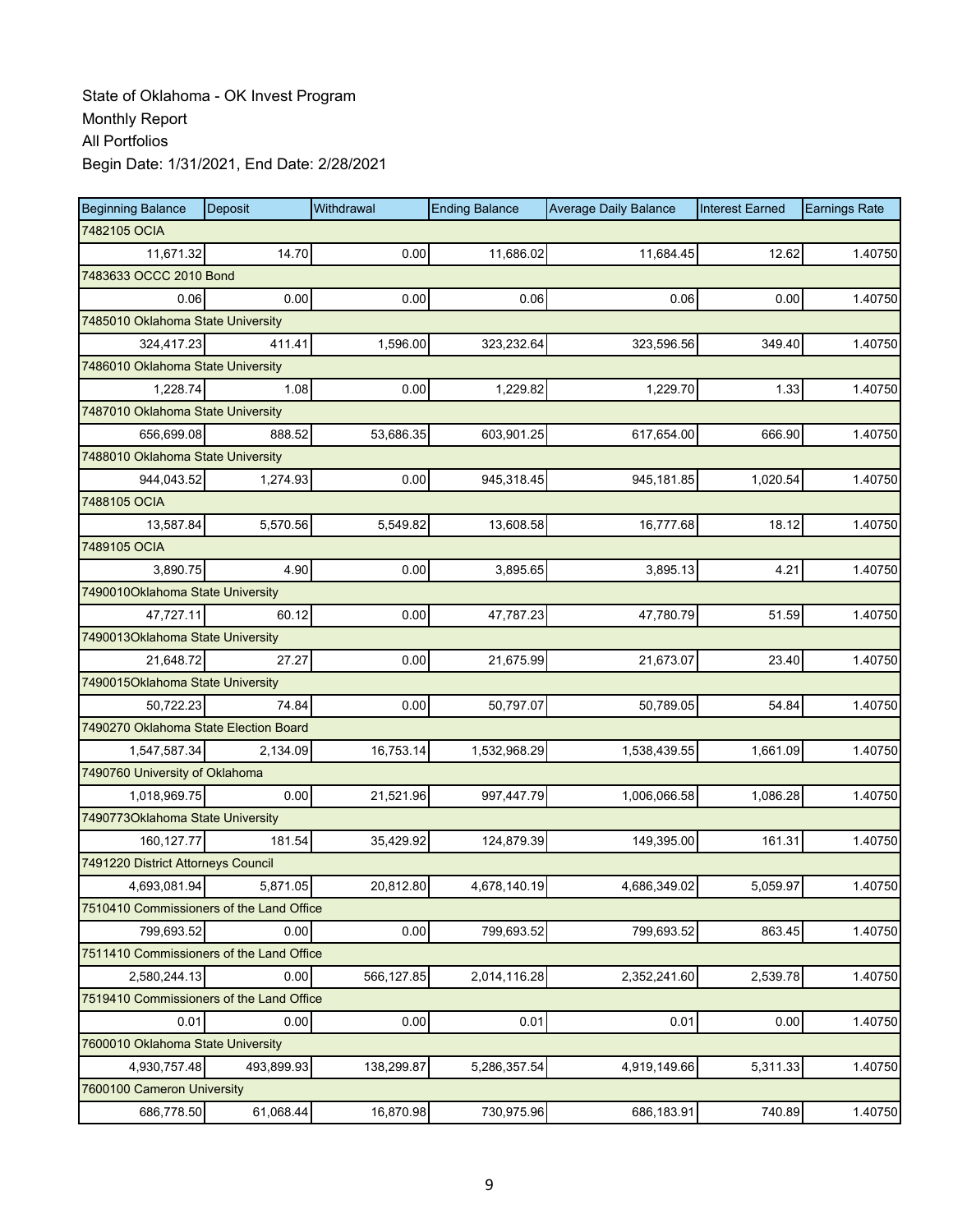| <b>Beginning Balance</b>                       | Deposit    | Withdrawal | <b>Ending Balance</b> | <b>Average Daily Balance</b> | <b>Interest Earned</b> | <b>Earnings Rate</b> |
|------------------------------------------------|------------|------------|-----------------------|------------------------------|------------------------|----------------------|
| 7600120 University of Central Oklahoma         |            |            |                       |                              |                        |                      |
| 3,030,069.84                                   | 64,010.67  | 7.274.66   | 3,086,805.85          | 3,038,481.66                 | 3.280.73               | 1.40750              |
| 7600150 University of Science & Arts           |            |            |                       |                              |                        |                      |
| 610,975.37                                     | 60,985.63  | 78,722.35  | 593,238.65            | 568,797.31                   | 614.15                 | 1.40750              |
| 7600230 East Central University                |            |            |                       |                              |                        |                      |
| 1,452,053.15                                   | 25,555.22  | 26,668.68  | 1,450,939.69          | 1,432,805.26                 | 1,547.04               | 1.40750              |
| 7600420 Langston University                    |            |            |                       |                              |                        |                      |
| 2,461,633.13                                   | 57,281.64  | 0.00       | 2,518,914.77          | 2,474,015.31                 | 2,671.26               | 1.40750              |
| 7600485 Northeastern State University          |            |            |                       |                              |                        |                      |
| 2,428,276.60                                   | 86,639.23  | 29,076.80  | 2,485,839.03          | 2,442,299.69                 | 2,637.01               | 1.40750              |
| 7600490 Northern Oklahoma College              |            |            |                       |                              |                        |                      |
| 1,112,212.79                                   | 55,641.42  | 89,657.70  | 1,078,196.51          | 1,104,003.08                 | 1,192.02               | 1.40750              |
| 7600505 Northwestern Oklahoma State University |            |            |                       |                              |                        |                      |
| 2,076,199.74                                   | 61,174.22  | 5,217.69   | 2,132,156.27          | 2,086,445.87                 | 2,252.79               | 1.40750              |
| 7600530 Panhandle State University             |            |            |                       |                              |                        |                      |
| 151,689.41                                     | 60,434.98  | 42,642.84  | 169,481.55            | 132,120.76                   | 142.65                 | 1.40750              |
| 7600660 Southeastern Oklahoma State Unversity  |            |            |                       |                              |                        |                      |
| 101,469.76                                     | 60,332.00  | 52,646.95  | 109,154.81            | 80,304.11                    | 86.71                  | 1.40750              |
| 7600665 Southwestern Oklahoma State University |            |            |                       |                              |                        |                      |
| 2,073,860.07                                   | 60,297.00  | 43,649.19  | 2,090,507.88          | 2,051,862.46                 | 2,215.45               | 1.40750              |
| 7600760 University of Oklahoma                 |            |            |                       |                              |                        |                      |
| 2,934,804.34                                   | 492,325.33 | 0.00       | 3,427,129.67          | 3,025,515.53                 | 3,266.73               | 1.40750              |
| 7650010 Oklahoma State University              |            |            |                       |                              |                        |                      |
| 3,469,372.81                                   | 303,318.65 | 507,371.55 | 3,265,319.91          | 3,145,812.01                 | 3,396.62               | 1.40750              |
| 7650100 Cameron University                     |            |            |                       |                              |                        |                      |
| 779,033.32                                     | 35,050.60  | 0.00       | 814,083.92            | 785,943.50                   | 848.60                 | 1.40750              |
| 7650120 University of Central Oklahoma         |            |            |                       |                              |                        |                      |
| 1,599,671.54                                   | 36,084.39  | 0.00       | 1,635,755.93          | 1,607,504.75                 | 1,735.66               | 1.40750              |
| 7650150 University of Science & Arts           |            |            |                       |                              |                        |                      |
| 489,742.40                                     | 34,686.17  | 91,023.70  | 433,404.87            | 414,779.03                   | 447.85                 | 1.40750              |
| 7650230 East Central University                |            |            |                       |                              |                        |                      |
| 1,389,271.33                                   | 32,549.15  | 130,439.40 | 1,291,381.08          | 1,364,219.79                 | 1,472.98               | 1.40750              |
| 7650420 Langston University                    |            |            |                       |                              |                        |                      |
| 1,153,256.71                                   | 90,951.16  | 0.00       | 1,244,207.87          | 1,170,405.96                 | 1,263.72               | 1.40750              |
| 7650485 Northeastern State University          |            |            |                       |                              |                        |                      |
| 804,193.92                                     | 84,173.92  | 3,488.00   | 884,879.84            | 857,803.84                   | 926.19                 | 1.40750              |
| 7650490 Northern Oklahoma College              |            |            |                       |                              |                        |                      |
| 1,520,357.17                                   | 221,984.84 | 128,025.88 | 1,614,316.13          | 1,539,586.52                 | 1,662.33               | 1.40750              |
| 7650505 Northwestern Oklahoma State University |            |            |                       |                              |                        |                      |
| 660,707.45                                     | 34,901.54  | 0.00       | 695,608.99            | 667,484.54                   | 720.70                 | 1.40750              |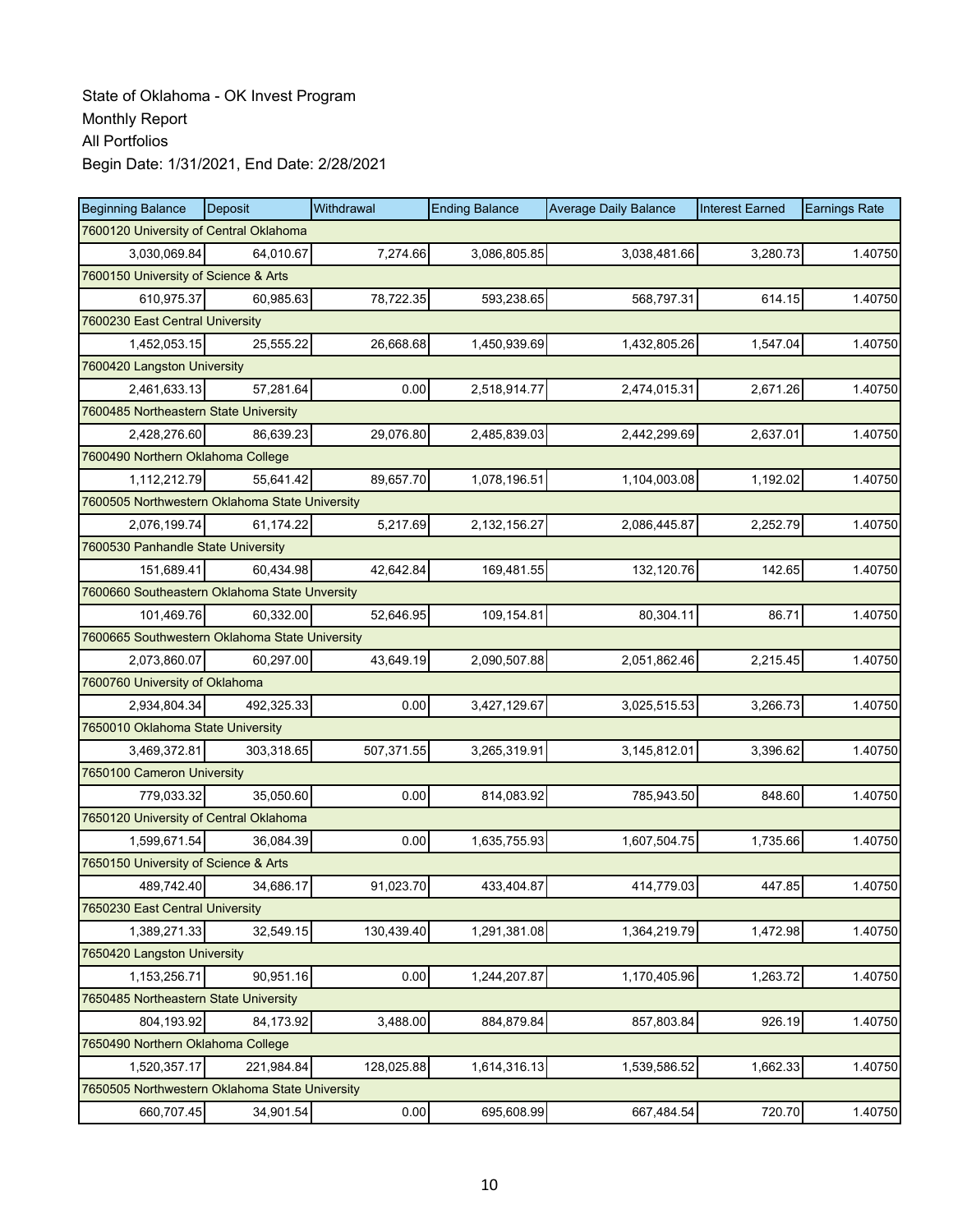| <b>Beginning Balance</b>                       | Deposit       | Withdrawal     | <b>Ending Balance</b> | <b>Average Daily Balance</b> | <b>Interest Earned</b> | <b>Earnings Rate</b> |  |  |
|------------------------------------------------|---------------|----------------|-----------------------|------------------------------|------------------------|----------------------|--|--|
| 7650530 Panhandle State University             |               |                |                       |                              |                        |                      |  |  |
| 117,708.16                                     | 34,245.52     | 14,295.72      | 137,657.96            | 114,410.93                   | 123.53                 | 1.40750              |  |  |
| 7650660 Southeastern Oklahoma State Unversity  |               |                |                       |                              |                        |                      |  |  |
| 63,563.02                                      | 34,154.84     | 56,727.87      | 40.989.99             | 35,231.49                    | 38.04                  | 1.40750              |  |  |
| 7650665 Southwestern Oklahoma State University |               |                |                       |                              |                        |                      |  |  |
| 649,106.16                                     | 34,917.23     | 6,311.85       | 677,711.54            | 654,544.72                   | 706.73                 | 1.40750              |  |  |
| 7650760 University of Oklahoma                 |               |                |                       |                              |                        |                      |  |  |
| 2,906,902.09                                   | 354,203.97    | 0.00           | 3,261,106.06          | 2,972,539.21                 | 3,209.53               | 1.40750              |  |  |
| 7700040 Department of Agriculture              |               |                |                       |                              |                        |                      |  |  |
| 11,056,460.43                                  | 13,928.21     | 0.00           | 11,070,388.64         | 11,068,896.33                | 11,951.38              | 1.40750              |  |  |
| 7700041 Western Oklahoma State College         |               |                |                       |                              |                        |                      |  |  |
| 663,270.32                                     | 343,366.22    | 420,857.75     | 585,778.79            | 590,157.89                   | 637.21                 | 1.40750              |  |  |
| 7700131 Department of Corrections              |               |                |                       |                              |                        |                      |  |  |
| 19,735,988.18                                  | 2,284,671.43  | 544,851.69     | 21,475,807.92         | 20,813,705.59                | 22,473.10              | 1.40750              |  |  |
| 7700240 Eastern Oklahoma State College         |               |                |                       |                              |                        |                      |  |  |
| 1,096,217.83                                   | 1,757,701.66  | 227,528.42     | 2,626,391.07          | 1,371,829.12                 | 1,481.20               | 1.40750              |  |  |
| 7700340 State Health Department                |               |                |                       |                              |                        |                      |  |  |
| 785,012.46                                     | 1,798,812.74  | 1,470,416.13   | 1,113,409.07          | 555,181.59                   | 599.44                 | 1.40750              |  |  |
| 7700461 Rogers State College                   |               |                |                       |                              |                        |                      |  |  |
| 5,826,863.82                                   | 2,600,000.00  | 924,082.54     | 7,502,781.28          | 6,999,689.77                 | 7,557.75               | 1.40750              |  |  |
| 7700490 Northern Oklahoma College              |               |                |                       |                              |                        |                      |  |  |
| 1,821,633.93                                   | 6,652.00      | 727,479.71     | 1,100,806.22          | 1,481,616.29                 | 1,599.74               | 1.40750              |  |  |
| 7700606 Ardmore Higher Education Center        |               |                |                       |                              |                        |                      |  |  |
| 198,989.11                                     | 252.29        | 2,538.01       | 196,703.39            | 197,905.26                   | 213.68                 | 1.40750              |  |  |
| 7700633 Oklahoma City Community College        |               |                |                       |                              |                        |                      |  |  |
| 10,724,395.03                                  | 2,747,926.57  | 2,543,844.56   | 10,928,477.04         | 9,119,032.75                 | 9,846.06               | 1.40750              |  |  |
| 7700660 Southeastern Oklahoma State University |               |                |                       |                              |                        |                      |  |  |
| 9,243,440.39                                   | 713,444.89    | 5,043,484.87   | 4,913,400.41          | 8,720,528.40                 | 9,415.78               | 1.40750              |  |  |
| 7700760 University of Oklahoma                 |               |                |                       |                              |                        |                      |  |  |
| 229,460,610.19                                 | 44,927,286.03 | 143,220,585.21 | 131, 167, 311.01      | 154,901,281.55               | 167,250.95             | 1.40750              |  |  |
| 7700830 Department of Human Services           |               |                |                       |                              |                        |                      |  |  |
| 680,578.88                                     | 652,016.44    | 182,357.69     | 1,150,237.63          | 1,172,636.39                 | 1,266.13               | 1.40750              |  |  |
| 7701010 Oklahoma State University              |               |                |                       |                              |                        |                      |  |  |
| 3,386,143.52                                   | 34,416,721.43 | 32,370,965.66  | 5,431,899.29          | 8,198,522.84                 | 8,852.16               | 1.40750              |  |  |
| 7701150 University of Science & Arts           |               |                |                       |                              |                        |                      |  |  |
| 1,830,412.35                                   | 1,947,051.87  | 309,387.89     | 3,468,076.33          | 2,984,801.56                 | 3,222.77               | 1.40750              |  |  |
| 7701165 Connors State College                  |               |                |                       |                              |                        |                      |  |  |
| 559,754.68                                     | 385,377.60    | 321,133.04     | 623,999.24            | 536,792.62                   | 579.59                 | 1.40750              |  |  |
| 7701400 Office of Juvenile Affairs             |               |                |                       |                              |                        |                      |  |  |
| 11,849.36                                      | 3,192.03      | 4,294.27       | 10,747.12             | 11,668.29                    | 12.60                  | 1.40750              |  |  |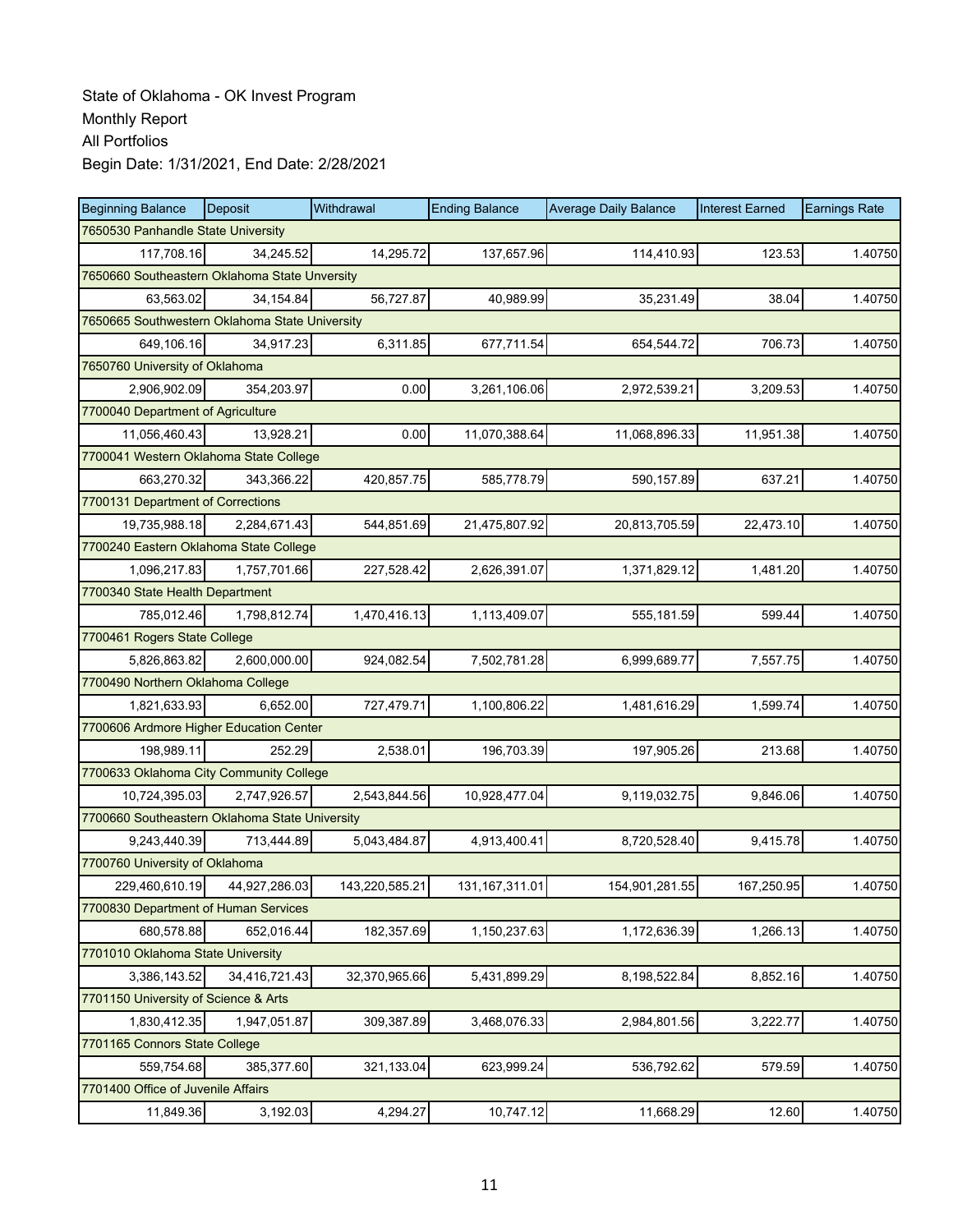| <b>Beginning Balance</b>                       | Deposit       | Withdrawal    | <b>Ending Balance</b> | <b>Average Daily Balance</b> | <b>Interest Earned</b> | <b>Earnings Rate</b> |
|------------------------------------------------|---------------|---------------|-----------------------|------------------------------|------------------------|----------------------|
| 7701480 Northeasten Oklahoma A&M College       |               |               |                       |                              |                        |                      |
| 20,609.22                                      | 1,011,809.01  | 597,956.50    | 434,461.73            | 277,949.91                   | 300.11                 | 1.40750              |
| 7701530 Panhandle State University             |               |               |                       |                              |                        |                      |
| 141,661.77                                     | 149,866.52    | 199,633.17    | 91,895.12             | 108,142.72                   | 116.76                 | 1.40750              |
| 7701605 Regents for Higher Education           |               |               |                       |                              |                        |                      |
| 31,866,561.35                                  | 249,093.29    | 388,546.97    | 31,727,107.67         | 31,805,280.96                | 34,340.99              | 1.40750              |
| 7701650 Department of Veteran Affairs          |               |               |                       |                              |                        |                      |
| 708,213.73                                     | 91,308.81     | 30,424.07     | 769,098.47            | 730,238.01                   | 788.46                 | 1.40750              |
| 7701770 OUHSC                                  |               |               |                       |                              |                        |                      |
| 490,285,458.93                                 | 76,521,410.87 | 50,212,147.92 | 516,594,721.88        | 495,272,294.20               | 534,758.39             | 1.40750              |
| 7701805 Department of Rehabilitation Services  |               |               |                       |                              |                        |                      |
| 164,537.04                                     | 208.05        | 2,093.25      | 162,651.84            | 163,516.00                   | 176.55                 | 1.40750              |
| 7701865 Workers Compensation Commission        |               |               |                       |                              |                        |                      |
| 5,822,190.71                                   | 7,356.25      | 2,405.56      | 5,827,141.40          | 5,827,457.57                 | 6,292.06               | 1.40750              |
| 7702120 University of Central Oklahoma         |               |               |                       |                              |                        |                      |
| 12,439,157.55                                  | 6,305,261.79  | 3,507,414.73  | 15,237,004.61         | 12,756,340.56                | 13,773.35              | 1.40750              |
| 7702650 Department of Veteran Affairs          |               |               |                       |                              |                        |                      |
| 515,348.42                                     | 41,421.79     | 31,056.77     | 525,713.44            | 510,489.59                   | 551.19                 | 1.40750              |
| 7703650 Department of Veteran Affairs          |               |               |                       |                              |                        |                      |
| 537,967.50                                     | 104,268.62    | 82,224.45     | 560,011.67            | 540,026.28                   | 583.08                 | 1.40750              |
| 7704120 University of Central Oklahoma         |               |               |                       |                              |                        |                      |
| 710,517.89                                     | 927,887.60    | 577,797.67    | 1,060,607.82          | 491,153.74                   | 530.31                 | 1.40750              |
| 7704650 Department of Veteran Affairs          |               |               |                       |                              |                        |                      |
| 529,370.05                                     | 98.069.47     | 69,018.74     | 558,420.78            | 529,577.21                   | 571.80                 | 1.40750              |
| 7704865 Workers Compensation Commission        |               |               |                       |                              |                        |                      |
| 23,927.42                                      | 1,027.95      | 0.00          | 24,955.37             | 24,130.95                    | 26.05                  | 1.40750              |
| 7705505 Northwestern Oklahoma State University |               |               |                       |                              |                        |                      |
| 1,395,047.97                                   | 267,229.45    | 625,148.22    | 1,037,129.20          | 1,189,941.54                 | 1,284.81               | 1.40750              |
| 7705650 Department of Veteran Affairs          |               |               |                       |                              |                        |                      |
| 814,862.82                                     | 85,895.26     | 84,624.45     | 816,133.63            | 794,297.20                   | 857.62                 | 1.40750              |
| 7705675 Self Insurance Guaranty Fund           |               |               |                       |                              |                        |                      |
| 2,483,290.86                                   | 5,302.81      | 8,006.49      | 2,480,587.18          | 2,484,890.43                 | 2,683.00               | 1.40750              |
| 7705865 Workers Compensation Commission        |               |               |                       |                              |                        |                      |
| 42,717.69                                      | 53.81         | 0.00          | 42,771.50             | 42,765.73                    | 46.18                  | 1.40750              |
| 7706452 CMHC, Rep payee account                |               |               |                       |                              |                        |                      |
| 8,393.61                                       | 10.57         | 0.00          | 8,404.18              | 8,403.05                     | 9.07                   | 1.40750              |
| 7706650 Department of Veteran Affairs          |               |               |                       |                              |                        |                      |
| 129,660.47                                     | 55,205.56     | 23,619.00     | 161,247.03            | 132,987.55                   | 143.59                 | 1.40750              |
| 7706750 Tulsa Community College                |               |               |                       |                              |                        |                      |
| 513,242.82                                     | 296.04        | 302,609.58    | 210,929.28            | 356,973.66                   | 385.43                 | 1.40750              |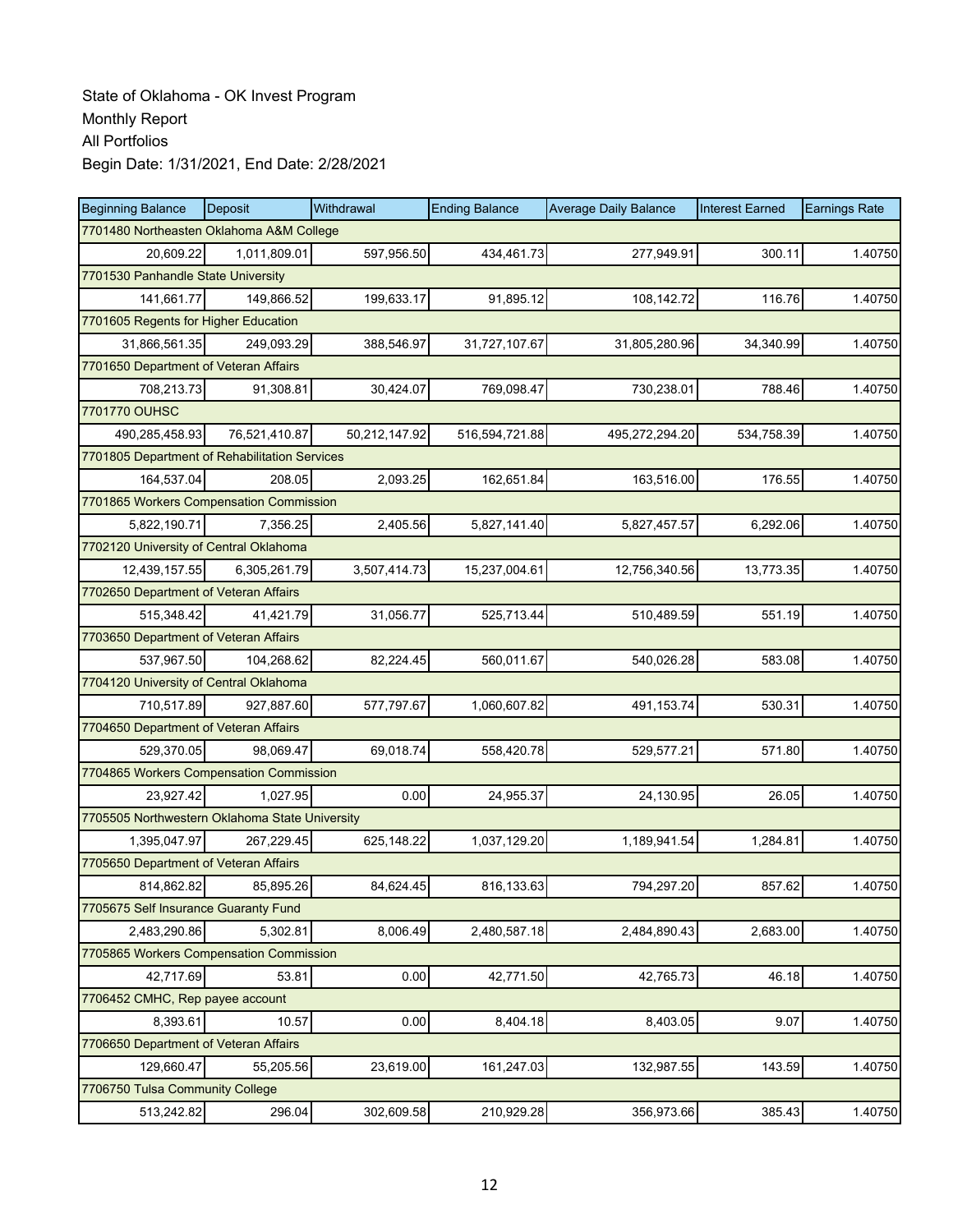| <b>Beginning Balance</b>                     | Deposit      | Withdrawal   | <b>Ending Balance</b> | <b>Average Daily Balance</b> | <b>Interest Earned</b> | <b>Earnings Rate</b> |
|----------------------------------------------|--------------|--------------|-----------------------|------------------------------|------------------------|----------------------|
| 7706865 OK Workers Comp Commission           |              |              |                       |                              |                        |                      |
| 175,456.32                                   | 221.03       | 0.00         | 175,677.35            | 175,653.67                   | 189.66                 | 1.40750              |
| 7707452 CMHC, Rep payee account              |              |              |                       |                              |                        |                      |
| 69,124.19                                    | 22,115.51    | 32,370.59    | 58,869.11             | 72,357.30                    | 78.13                  | 1.40750              |
| 7707585 Department of Public Safety          |              |              |                       |                              |                        |                      |
| 2,785,311.61                                 | 535,707.06   | 2,361.00     | 3,318,657.67          | 3,096,938.02                 | 3,343.84               | 1.40750              |
| 7707605 Regents for Higher Education         |              |              |                       |                              |                        |                      |
| 3,056,403.99                                 | 6,363,733.54 | 4,815,421.41 | 4,604,716.12          | 3,374,620.83                 | 3,643.67               | 1.40750              |
| 7707650 Department of Veteran Affairs        |              |              |                       |                              |                        |                      |
| 350,672.28                                   | 51,301.67    | 36,547.51    | 365,426.44            | 348,637.32                   | 376.43                 | 1.40750              |
| 7707865 OK Workers Comp Commission           |              |              |                       |                              |                        |                      |
| 241,591.08                                   | 304.34       | 0.00         | 241,895.42            | 241,862.81                   | 261.15                 | 1.40750              |
| 7708108 Carl Albert State College            |              |              |                       |                              |                        |                      |
| 7.004.054.16                                 | 3,515,549.47 | 3,080,217.86 | 7,439,385.77          | 6,970,941.33                 | 7,526.71               | 1.40750              |
| 7708605 Regents for Higher Education         |              |              |                       |                              |                        |                      |
| 11,806.20                                    | 111,838.43   | 4,808.33     | 118,836.30            | 30,589.24                    | 33.03                  | 1.40750              |
| 7709605 Regents for Higher Education         |              |              |                       |                              |                        |                      |
| 5,472,797.49                                 | 44,859.62    | 2,229,975.00 | 3,287,682.11          | 4,948,557.15                 | 5,343.09               | 1.40750              |
| 7710350 Oklahoma Historical Society          |              |              |                       |                              |                        |                      |
| 1,290,019.39                                 | 1,625.08     | 0.00         | 1,291,644.47          | 1,291,470.35                 | 1,394.43               | 1.40750              |
| 7710452 Oklahoma Department of Mental Health |              |              |                       |                              |                        |                      |
| 1,595,909.90                                 | 4,742.80     | 36,452.55    | 1,564,200.15          | 1,585,423.60                 | 1,711.82               | 1.40750              |
| 7710605 Regents for Higher Education         |              |              |                       |                              |                        |                      |
| 2,254,746.96                                 | 57,578.62    | 328,750.00   | 1,983,575.58          | 2,214,507.16                 | 2,391.06               | 1.40750              |
| 7711185 Corporation Commission               |              |              |                       |                              |                        |                      |
| 73,691,782.64                                | 2,975,445.55 | 2,006,825.00 | 74,660,403.19         | 72,299,289.11                | 78,063.42              | 1.40750              |
| 7711420 Langston University                  |              |              |                       |                              |                        |                      |
| 487,783.96                                   | 916,709.01   | 584,015.17   | 820,477.80            | 592,246.38                   | 639.46                 | 1.40750              |
| 7711452 Griffin Memorial Hospital Rep Payee  |              |              |                       |                              |                        |                      |
| 91,614.85                                    | 3,564.92     | 1,162.57     | 94,017.20             | 91,473.52                    | 98.77                  | 1.40750              |
| 7711605 Regents for Higher Education         |              |              |                       |                              |                        |                      |
| 803,544.53                                   | 1,012.25     | 27,200.00    | 777,356.78            | 797,719.75                   | 861.32                 | 1.40750              |
| 7712605 Regents for Higher Education         |              |              |                       |                              |                        |                      |
| 131,653.71                                   | 167.05       | 0.00         | 131,820.76            | 131,802.86                   | 142.31                 | 1.40750              |
| 7713605 Regents for Higher Education         |              |              |                       |                              |                        |                      |
| 77, 182, 978. 17                             | 97,230.77    | 0.00         | 77,280,208.94         | 77,269,791.36                | 83,430.20              | 1.40750              |
| 7714605 Regents for Higher Education         |              |              |                       |                              |                        |                      |
| 14,112,625.37                                | 186,851.04   | 0.00         | 14,299,476.41         | 14,249,260.23                | 15,385.30              | 1.40750              |
| 7715605 Regents for Higher Education         |              |              |                       |                              |                        |                      |
| 490,273.23                                   | 617.61       | 0.00         | 490,890.84            | 490,824.67                   | 529.96                 | 1.40750              |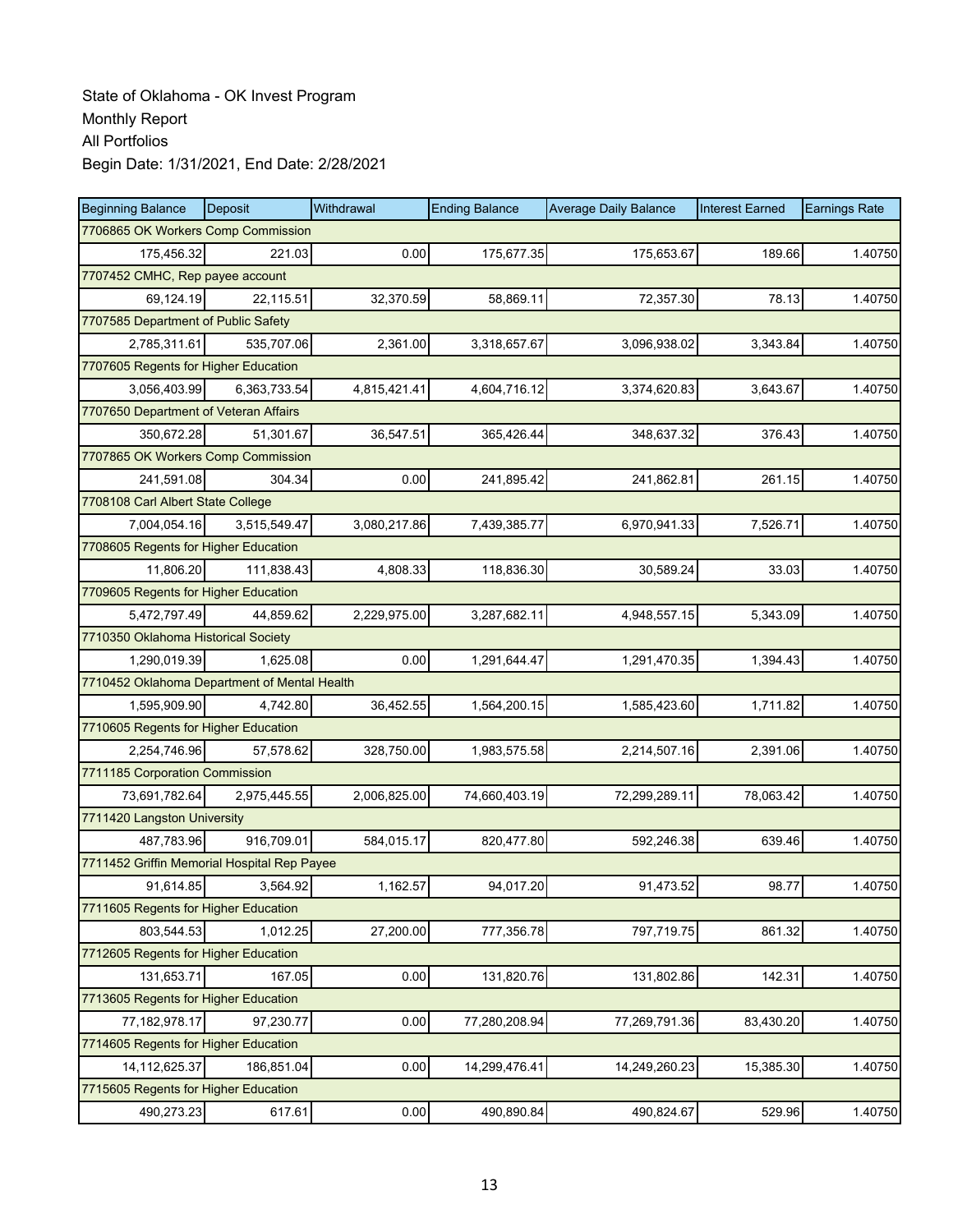| <b>Beginning Balance</b>                       | Deposit      | Withdrawal   | <b>Ending Balance</b> | <b>Average Daily Balance</b> | <b>Interest Earned</b> | <b>Earnings Rate</b> |  |  |
|------------------------------------------------|--------------|--------------|-----------------------|------------------------------|------------------------|----------------------|--|--|
| 7718605 Regents for Higher Education           |              |              |                       |                              |                        |                      |  |  |
| 9,654,979.10                                   | 1,827,687.06 | 1,531,597.80 | 9,951,068.36          | 10,063,719.63                | 10,866.06              | 1.40750              |  |  |
| 7719605 Regents for Higher Education           |              |              |                       |                              |                        |                      |  |  |
| 38,193.05                                      | 68.11        | 0.00         | 38,261.16             | 38,251.01                    | 41.30                  | 1.40750              |  |  |
| 7723623 Seminole State College                 |              |              |                       |                              |                        |                      |  |  |
| 129,510.07                                     | 1,407,185.58 | 463,689.50   | 1,073,006.15          | 889,739.30                   | 960.67                 | 1.40750              |  |  |
| 7725100 Cameron University                     |              |              |                       |                              |                        |                      |  |  |
| 3,141,751.30                                   | 30.00        | 682,640.86   | 2,459,140.44          | 2,861,465.53                 | 3,089.60               | 1.40750              |  |  |
| 7730230 East Central University                |              |              |                       |                              |                        |                      |  |  |
| 9,290,775.94                                   | 539,578.08   | 1,823,128.84 | 8,007,225.18          | 8,069,971.23                 | 8,713.36               | 1.40750              |  |  |
| 7730830 Department of Human Services           |              |              |                       |                              |                        |                      |  |  |
| 281,784.01                                     | 10,320.00    | 4,592.47     | 287,511.54            | 286,833.30                   | 309.70                 | 1.40750              |  |  |
| 7740605 Regents for Higher Education           |              |              |                       |                              |                        |                      |  |  |
| 17,138,067.99                                  | 1,623,158.19 | 1,679,422.65 | 17,081,803.53         | 17,108,028.15                | 18,471.98              | 1.40750              |  |  |
| 7741241 Redlands Community College             |              |              |                       |                              |                        |                      |  |  |
| 1.648.748.24                                   | 90,092.87    | 94,713.00    | 1,644,128.11          | 1,621,821.08                 | 1,751.12               | 1.40750              |  |  |
| 7745605 Regents for Higher Education           |              |              |                       |                              |                        |                      |  |  |
| 902,366.96                                     | 53,275.25    | 703,000.00   | 252,642.21            | 588,756.11                   | 635.70                 | 1.40750              |  |  |
| 7747470 Murray State College                   |              |              |                       |                              |                        |                      |  |  |
| 4,025,619.61                                   | 1,292,333.30 | 439,985.51   | 4,877,967.40          | 3,969,910.12                 | 4,286.42               | 1.40750              |  |  |
| 7750350 Oklahoma Historical Society            |              |              |                       |                              |                        |                      |  |  |
| 880,597.95                                     | 0.00         | 25,793.98    | 854,803.97            | 863,871.21                   | 932.74                 | 1.40750              |  |  |
| 7750531 Rose State College                     |              |              |                       |                              |                        |                      |  |  |
| 12,447,411.66                                  | 563,237.46   | 1,653,360.90 | 11,357,288.22         | 11,980,246.39                | 12,935.38              | 1.40750              |  |  |
| 7751485 Northeastern State University          |              |              |                       |                              |                        |                      |  |  |
| 17,892,642.31                                  | 2,455,753.81 | 1,958,031.50 | 18,390,364.62         | 17,194,051.76                | 18,564.87              | 1.40750              |  |  |
| 7752485 Northeastern State University          |              |              |                       |                              |                        |                      |  |  |
| 3,012,238.25                                   | 3,794.61     | 0.00         | 3,016,032.86          | 3,015,626.29                 | 3,256.05               | 1.40750              |  |  |
| 7765665 Southwestern Oklahoma State University |              |              |                       |                              |                        |                      |  |  |
| 4,159,495.56                                   | 1,500.00     | 849,983.33   | 3,311,012.23          | 3,682,678.35                 | 3,976.28               | 1.40750              |  |  |
| 7790041 Western Oklahoma State University      |              |              |                       |                              |                        |                      |  |  |
| 3,269.43                                       | 3.91         | 0.00         | 3,273.34              | 3,272.92                     | 3.53                   | 1.40750              |  |  |
| 7790230 East Central University                |              |              |                       |                              |                        |                      |  |  |
| 0.92                                           | 0.00         | 0.00         | 0.92                  | 0.92                         | 0.00                   | 1.40750              |  |  |
| 7790470 Murray State College                   |              |              |                       |                              |                        |                      |  |  |
| 1,933.20                                       | 2.44         | 0.00         | 1,935.64              | 1,935.38                     | 2.09                   | 1.40750              |  |  |
| 7790490 Northern Oklahoma College              |              |              |                       |                              |                        |                      |  |  |
| 192.81                                         | 0.21         | 0.00         | 193.02                | 193.00                       | 0.21                   | 1.40750              |  |  |
| 7790660 Southeastern State University          |              |              |                       |                              |                        |                      |  |  |
| 17,768.31                                      | 21.10        | 11,416.62    | 6,372.79              | 10,855.63                    | 11.72                  | 1.40750              |  |  |